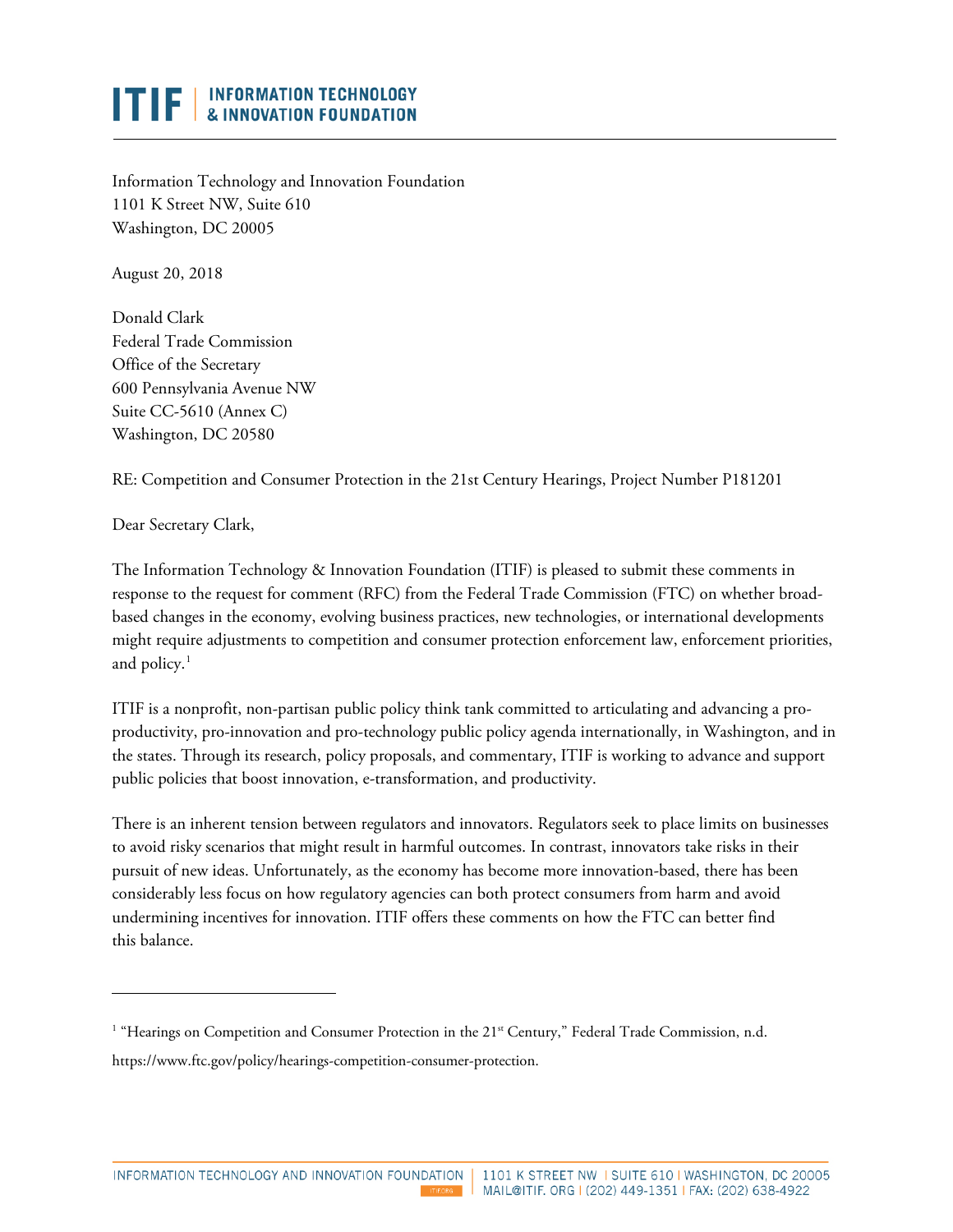# **COMPETITION AND CONSUMER PROTECTION ISSUES IN COMMUNICATION, INFORMATION, AND MEDIA TECHNOLOGY NETWORKS**

Competition and consumer protection issues are rightly under the ambit of a generalist enforcement agency the FTC. For most all consumer protection and competition issues, the FTC should treat Internet Service Providers (ISPs) no differently than other similar actors it oversees. We as a nation should generally work to move away from sector-specific competition and consumer protection regulations. Generalist enforcement agencies are resilient to capture, make for more efficient enforcement, and eliminate duplicate efforts across the government. The narrow exception is where the expertise and foresight of a sector-specific agency could improve outcomes.

With the Federal Communications Commission's (FCC) recent decision to classify broadband Internet access service as a lightly regulated "information service" under the Communications act, the FTC finds itself with an important new oversight role with respect to ISPs. The FTC is well-equipped to oversee ISPs and other participants in the Internet access system for most all competition and consumer protection issues, including privacy for all actors in the broader Internet system. However, ITIF has argued that the FCC is better suited to the role of enforcing network neutrality.<sup>[2](#page-1-0)</sup> Congress should address the question of the proper agency to oversee broadband providers through legislation that also settles the controversy over the regulatory structure for broadband and net neutrality generally.<sup>[3](#page-1-1)</sup> Should Congress agree that the FCC is better suited to enforce network neutrality issues, the FTC should cede this ground to the sector-specific agency.

In the meantime, while the FTC maintains oversight of these issues, we urge the FTC to take a relatively permissive stance when it comes to paid prioritization schemes, as many of these are likely to functionally enhance the performance of the Internet without making other users worse off.<sup>[4](#page-1-2)</sup> As long as best-effort traffic continues to be the predominant use of broadband, as it likely will, the applications that legitimately benefit from prioritization (which is a narrower class than generally assumed) should not swamp the open Internet.

<span id="page-1-0"></span><sup>2</sup> Doug Brake, "Why We Need Net Neutrality Legislation and What it should Look Like" (Information Technology and Innovation Foundation, 2018), https://itif.org/publications/2018/05/07/why-we-need-net-neutrality-legislation-andwhat-it-should-look.

<span id="page-1-1"></span><sup>3</sup> Ibid.

<span id="page-1-2"></span><sup>4</sup> Doug Brake, "Paid Prioritization: or Why We Should Stop Worrying and Enjoy the Fastlane" (Information Technology and Innovation Foundation, 2018), https://itif.org/publications/2018/07/30/paid-prioritization-why-weshould-stop-worrying-and-enjoy-fast-lane.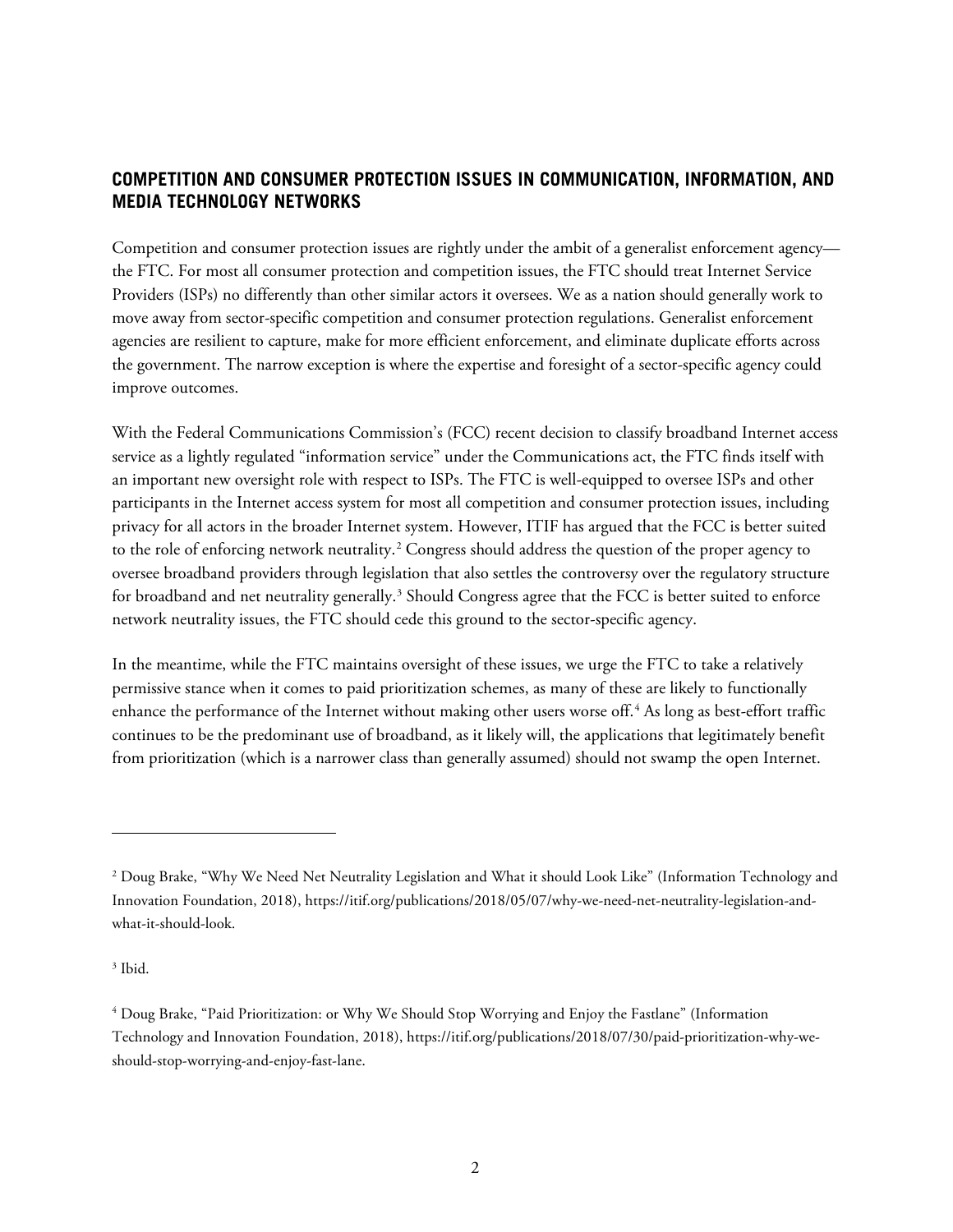Real-time services that do not tolerate delay but also require reliable performance to justify investment development, such as robotics control, haptic feedback mechanisms, and high-quality VR or AR, do not work well over the open Internet as it functions today. Basic tradeoffs around delay and reliability are built into the basic protocols of the Internet—both reliability and low-latency can only be provided with traffic differentiation. Considering the varying demand for these resources from different applications, prioritization can be provided without an offsetting loss. For example, nobody really notices if an email packets arrive a tenth of a second later than it otherwise would, but that same delay in a video conference results in choppy video.

The FTC should step in if a provider functionally blocked or unduly slowed legal Internet traffic, or did not otherwise abide by its transparency disclosures. But prioritization techniques that provide better than besteffort traffic are unfairly maligned by net neutrality activists, and as long as paid prioritization is offered on a non-exclusive basis, with similar terms offered to similar users, the risks of over-enforcement outweigh the risks of under-enforcement.

Net neutrality is one key flashpoint, and a primary tussle between different actors in the broader Internet system. As a general matter, the FTC should hew toward traditional antitrust analysis, and treat broadband networks similar to other parts of the economy, analyzing the costs and benefits of enforcement and the impact to dynamic innovation before intervening generally. For example, under the previous administration the FCC attempted to place heightened privacy restrictions on ISPs as compared to other sectors, which was ill advised. ITIF welcomed the comments of FTC staff, who argued for similar treatment compared to other large networked platforms.

# **THE IDENTIFICATION AND MEASUREMENT OF MARKET POWER AND ENTRY BARRIERS, AND THE EVALUATION OF COLLUSIVE, EXCLUSIONARY, OR PREDATORY CONDUCT OR CONDUCT THAT VIOLATES THE CONSUMER PROTECTION STATUTES ENFORCED BY THE FTC, IN MARKETS FEATURING "PLATFORM" BUSINESSES**

By now there is a well-established literature on the nature and role of market platforms. The consensus is that market platforms can offer both sellers and buyers tremendous benefits, largely by reducing the transaction costs of finding other parties to interact with. $^5$  $^5$  In many cases a combination of efficiencies of scale and network effects push platform markets toward concentration. But that does not mean these markets will lack competition or innovation. In fact, the presence of even large platforms can increase both competition and innovation at the level that matters most; the case of an individual customer seeking the best supplier. In cases

<span id="page-2-0"></span><sup>5</sup> Joseph V. Kennedy, "Why Internet Platforms Don't Need Special Regulation," (Information Technology and Innovation Foundation, October 2015), [https://itif.org/publications/2015/10/19/why-internet-platforms-don't](https://itif.org/publications/2015/10/19/why-internet-platforms-don)[need-special-regula](https://itif.org/publications/2015/10/19/why-internet-platforms-don)tion.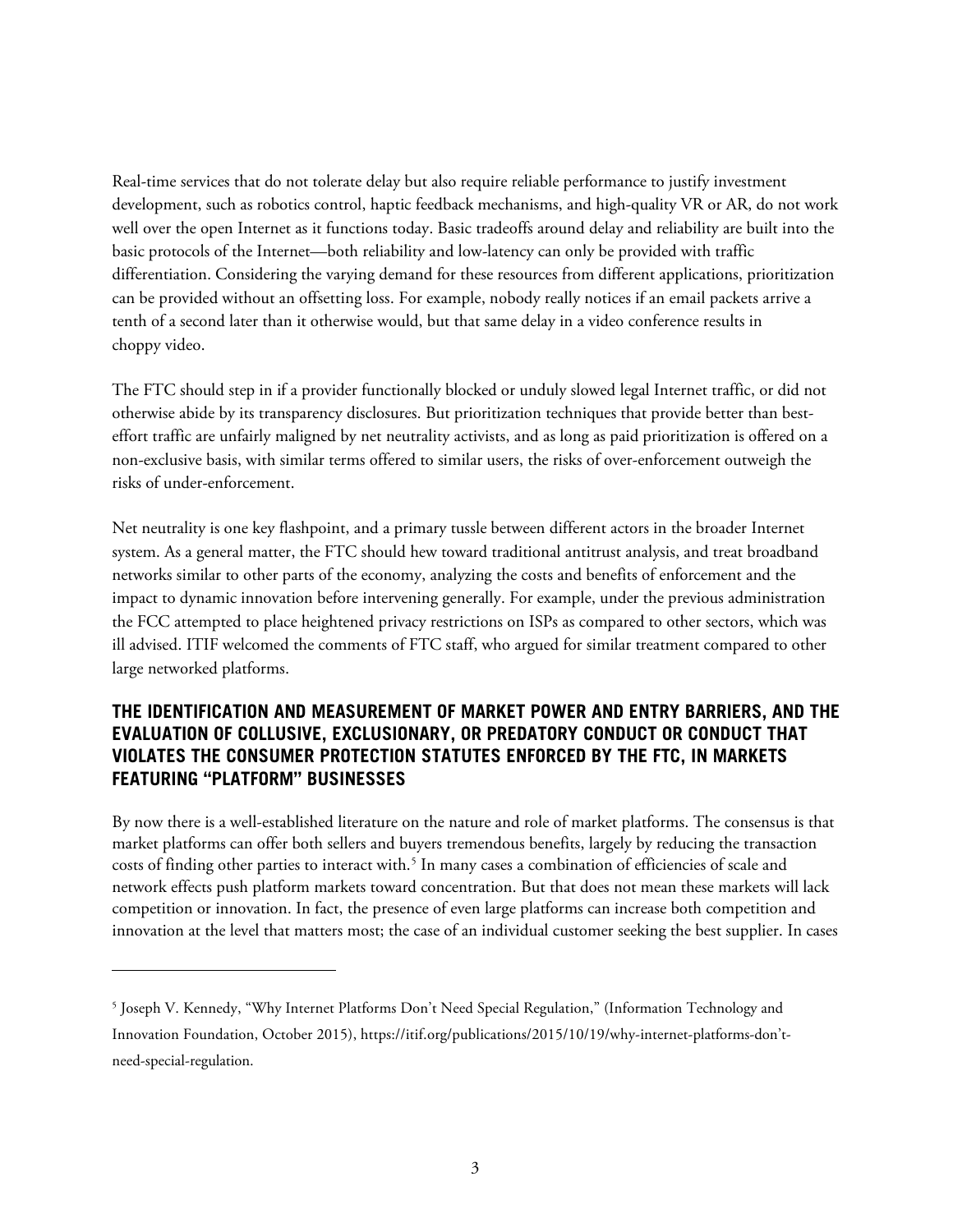where lack of competition due to anti-competitive conduct is a concern, normal antitrust principles and remedies still hold. But regulators need to carefully study the effect of both alleged anticompetitive behavior and proposed remedies on all sides of the platform before reaching conclusions on the best policy response.

Today, most discussion of antitrust issues and platform markets seems to focus on the largest Internet companies (Apple, Amazon, Facebook, Google, and Microsoft), but both medium and smaller Internet platforms play important roles in helping match suppliers and customers for a wide range of goods and services. However, platform businesses were and are important parts of the traditional economy. They include shopping malls, job placement services, and newspaper classified ads. If software and Internet companies present unique antitrust concerns, it is largely because of the growing value of on-line commerce in the economy and the rapidly changing nature of both the technology and (as a result) the business models firms pursue.

#### **Does the platform business model have unique implications for antitrust and consumer protection law enforcement and policy?**

The rapid increase in both usage and value for some platforms has produced a number of calls for greater regulation. The motivations behind these outcries vary, but they include fears of market power, exploitation of workers, concerns about data security and privacy, opposition from incumbent suppliers, and in the case of Europe, concerns about lagging regional competitiveness in the digital economy. By and large these calls for new regulatory action are misplaced. In fact, by showing how efficiently specific markets can work, Internet platforms often point out the need for reduced regulation of existing industries, such as taxis, lodging, and product marketing, so that they can do a better job responding to the demand that platforms create.

While Internet platforms are new, market platforms are not. But the former do play a unique role in the marketplace by bringing large groups of users together and reducing one of the most important barriers to economic activity: transaction costs. Because Internet platforms are different from traditional businesses, they often do not fit well into the normal regulatory system. Regulators therefore need to have a good understanding not only of platforms generally, but also of the role that specific platforms play in the market, including the source of the value they create, their relationship to customers and competitors, and the alternatives to them.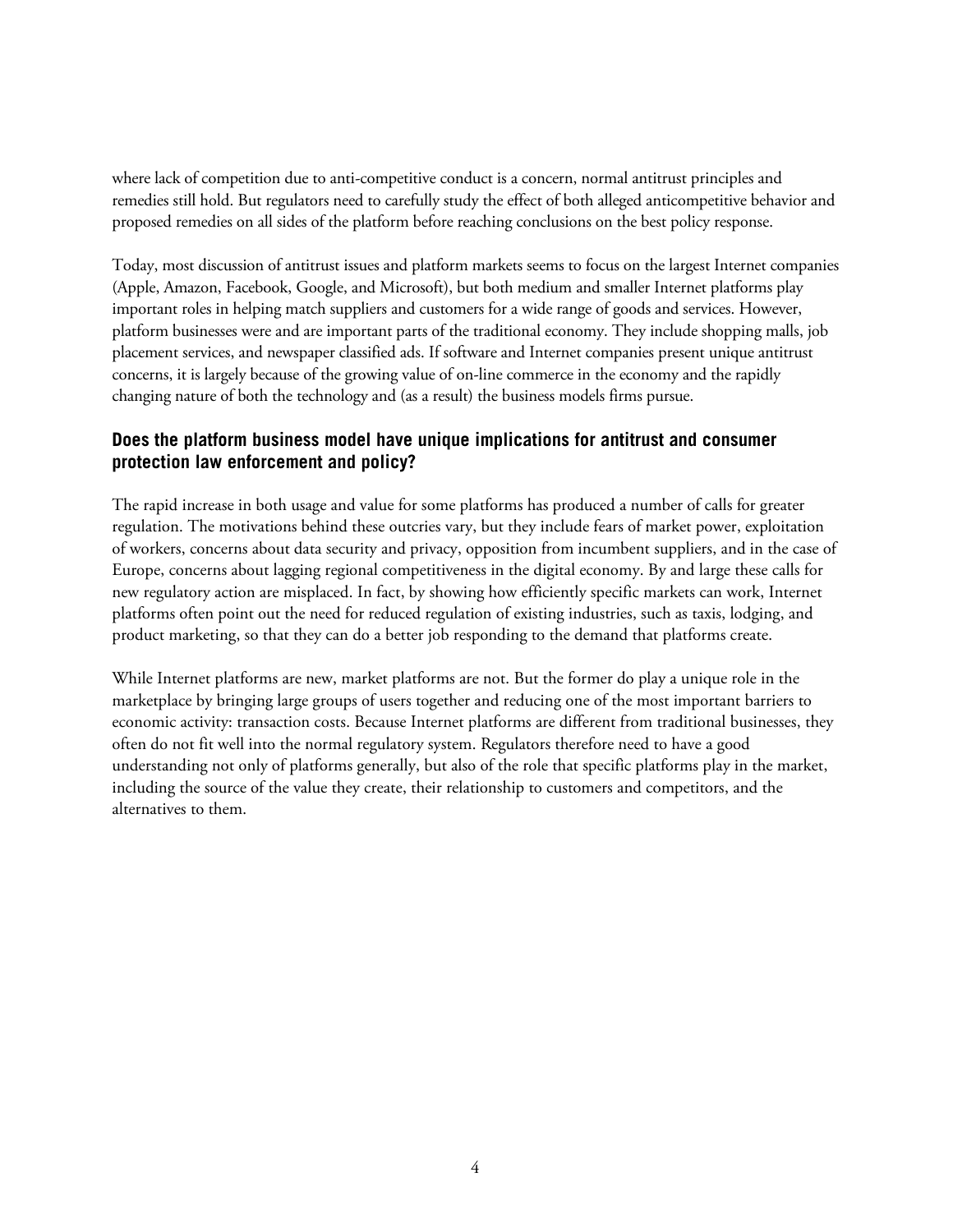It is important for regulators to understand the benefits platforms can provide. A previous submission to the FTC listed five ways in which these firms add value:

- 1. Improving resource use;
- 2. Increasing competition;

1

- 3. Reducing transaction costs;
- 4. Reducing asymmetric information between buyers and sellers; and
- 5. Bringing new buyers and sellers into the market.<sup>[6](#page-4-0)</sup>

With the growing importance of national and even international markets, many businesses, including platforms need to be large to maximize these benefits. Moreover, size brings considerable buyer and seller benefits.

While Internet platforms are just as capable of anticompetitive behavior and bad business practices as any other company, the traditional powers available to injured parties and government regulators can handle virtually all actual (as opposed to possible) harms. There is therefore little need at this point for new laws or regulatory actions aimed solely at platforms per se. However, in specific case such as pricing below marginal cost, regulators will need to adapt standard theory to account for the ways in which platforms add market value.

Critics and some regulators have expressed five general concerns about the role of Internet platforms. The first is that some of these platforms have become too powerful and are precluding platform competition in the marketplace. Second, some express concern that businesses are increasingly dependent on platforms for sales and therefore are subject to capricious and harmful action by the platform. Third, some regulators and privacy groups have worried about the misuse of consumer data and inadequate precautions to protect the massive amounts of data these companies collect. The fourth concern is that some platforms take advantage of their suppliers by classifying them as independent contractors rather than employees. Finally, some regulators and incumbent industries have expressed concern at the threat that platforms pose to competitors.

Note that only some of these concerns involve traditional antitrust concerns. In specific cases, these antitrust concerns can be legitimate, but the approach to them should continue to be driven by the standard metric of maximizing consumer welfare and economic efficiency. With regard to the first concern specifically, the nature of internet platforms is such that in many markets only one major platform will succeed in the marketplace at a time. The presence of network effects and efficiencies of scale often moot the traditional assumption of diminishing marginal returns and confer advantages on the platform that succeeds in capturing

<span id="page-4-0"></span><sup>6</sup> Christopher Koopman, Matthew Mitchell, and Adam Thierer, "The Sharing Economy: Issues Facing Platforms, Participants, and Regulators," (Public interest comment submitted to the Sharing Economy Workshop, Federal Trade Commission, May 26, 2015, 2-3)[, http://mercatus.org/sites/default/files/Koopman-Sharing-Economy-FTC-filing.pdf.](http://mercatus.org/sites/default/files/Koopman-Sharing-Economy-FTC-filing.pdf)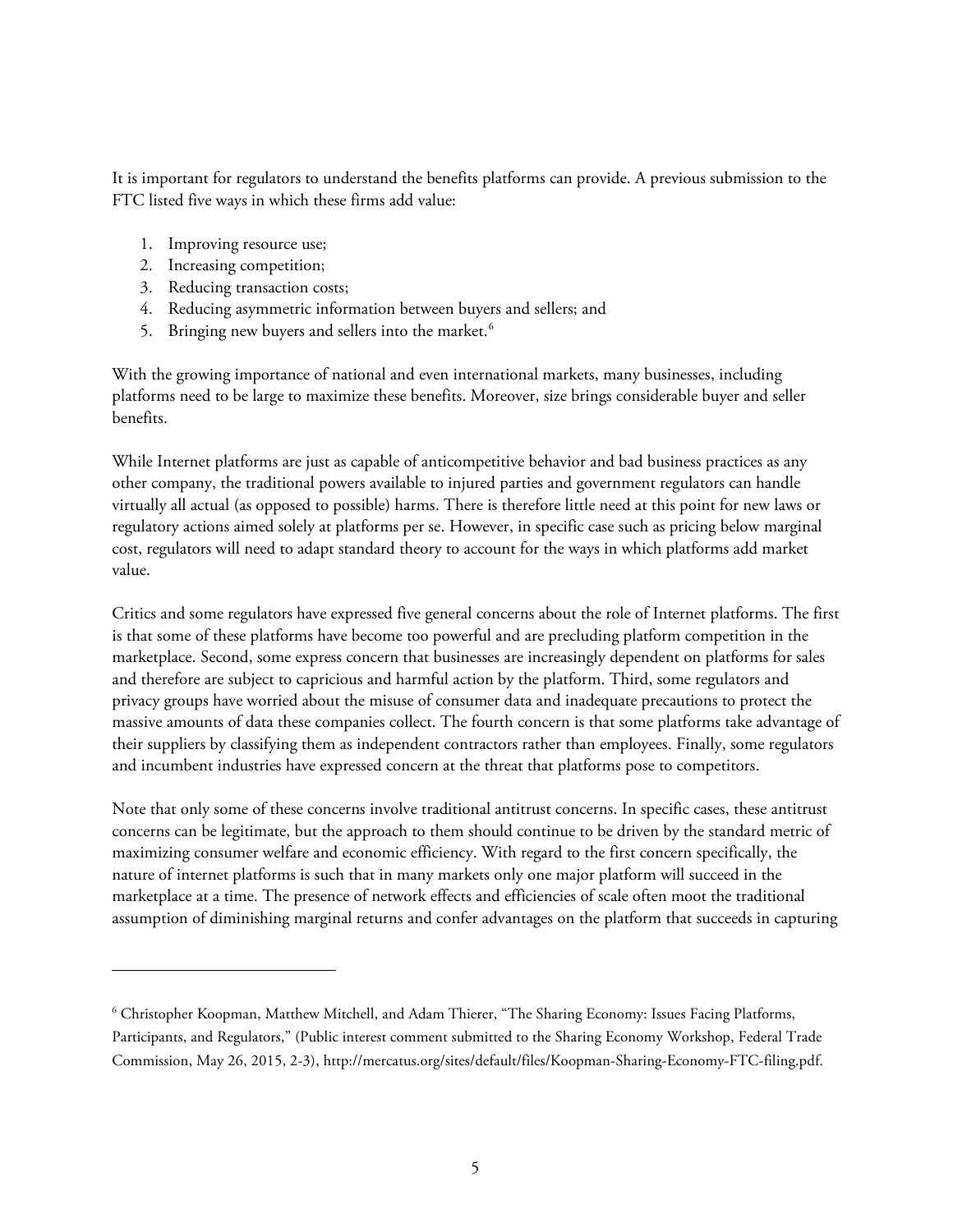a larger share of the market. But a larger market share does not only benefit the platform. It also maximizes the social value for users.

With regard to the other concerns, the FTC should reject growing appeals to use antitrust tools to address noncompetitive harms. It should also resist calls to regulate bigness per se, as overall large firms generate significantly greater welfare gains than small firms do.<sup>[7](#page-5-0)</sup>

The first four items are legitimate concerns about market problems. However, these problems already exist in more traditional industries. Although their existence can impose social costs, for the most part these problems are contained by market competition, civil litigation by injured parties, and targeted regulatory enforcement against specific abuses. Internet platforms do not pose unique challenges in this regard, because they are subject to these same checks and balances. Specifically, it is far from clear that new legislation is needed to deal with imagined problems. Existing laws give agencies sufficient powers to deal with any actual problems.

The fifth concern frankly deserves less or even no attention. It is for the most part the creative destruction that Joseph Schumpeter portrayed as driving market innovation and higher productivity.<sup>[8](#page-5-1)</sup> Those who lose out to market competition, especially by new entrants who may not face the same regulatory burdens, often feel that the latter benefit from an unfair advantage. In fact, because of lobbying, public policy often tilts toward incumbent firms and has provided them with benefits for decades.<sup>[9](#page-5-2)</sup> But this usually imposes costs that limit economic growth.<sup>[10](#page-5-3)</sup>

Where there are legitimate antitrust concerns, long-standing laws, including the Sherman Act of 1890 and the Clayton Act of 1914, already give both the Department of Justice and the Federal Trade Commission regulatory authority to punish anticompetitive behaviors such as price fixing, collusion, and mergers, whether or not the particular company is a platform.

<span id="page-5-0"></span><sup>7</sup> Robert D. Atkinson and Michael Lind, *Big is Beautiful: Debunking the Myth of Small Business*, (Cambridge: MIT Press, 2018).

<span id="page-5-1"></span><sup>8</sup> Joseph A. Schumpeter, *Capitalism, Socialism, and Democracy,* (London: Routledge, 1942).

<span id="page-5-2"></span><sup>9</sup> Gordon Tullock, "The Welfare Costs of Tariffs, Monopolies, and Theft" *Western Economic Journal* 5, no. 3 (1967); 224-32, Anne Krueger, "The Political Economy of the Rent-Seeking Society," *American Economic Review* 64, no. 3, (1974); 291-303.

<span id="page-5-3"></span><sup>&</sup>lt;sup>10</sup> Mancur Olson, "The Rise and Decline of Nations: Economic Growth, Stagflation, and Social Rigidities (New Haven: Yale University Press, 1982).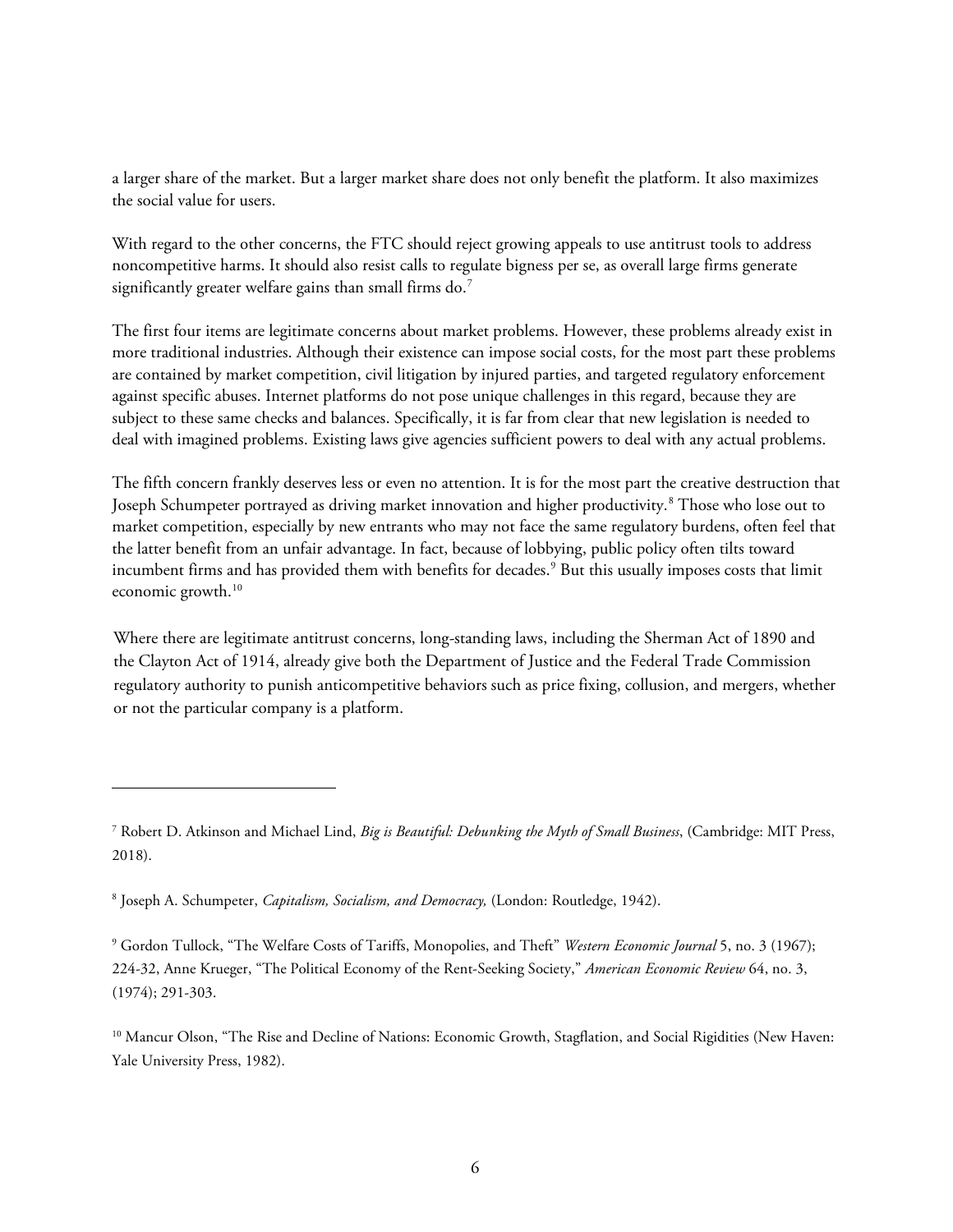There are other reasons to think that the market power of Internet platforms may not represent a threat. The first is that, in most cases few of these markets require a major commitment from either buyers or sellers, and both sides have the option of doing something else with their time and money. This ensures that the value of participating in the market is likely to be at least equal to the costs. Otherwise people will simply stop using the platform.

Second, Internet platforms face competition from numerous sources, including established industries, direct competitors, and related services. For example, travelers do not have to go to New York if the price of lodging is too high. If they do go to New York, they have the option of staying at one of many hotels. If they wish to have a more private experience, a number of services in addition to Airbnb exist to link them to a bed-and-breakfast or other arrangement.<sup>[11](#page-6-0)</sup>

Competition is especially strong for platforms that rely on advertising for a large portion of their revenues. To attract consumers, these sites usually have to offer their basic services for free or at a heavily discounted price, although they may also offer a premium option. Although advertisers must pay, the largest ones are very sophisticated about making sure the value of advertising exceeds its cost. They typically purchase advertising across a wide variety of media. A company such as Google must compete not only with other search engines, but also with other types of Internet platforms and with television and print media. Independent companies such as Visual IQ make their money by helping advertisers find out which outlets provide them with the best value.[12](#page-6-1) In this regard, accurate market definition is critical. It is largely a mistake to consider the "search market" or the "social network" market as discreet markets. In these cases, most, if not all, of the firms in these markets (e.g., Google, Microsoft, Facebook, etc.) provide these services for free and the real market is the total ad market (digital and non-digital). And here, at least for now, there is little evidence that these companies have market power.

Antitrust regulators often look for evidence of unfair pricing by companies with market power. In some cases, companies may be accused of charging too high a price, thereby restricting production and appropriating a large amount of consumer surplus for themselves. At the other extreme, regulators often view any practice of setting prices below marginal cost as an attempt to gain market share and drive competitors out of business.

 $\ddot{\phantom{a}}$ 

<span id="page-6-0"></span><sup>&</sup>lt;sup>11</sup> For examples see VRBO, Homarama, and Homeaway. In addition, sites like Hometogo and Tripping help consumers compare offerings between these different sites.

<span id="page-6-1"></span> $12$  David S. Evans, "Attention to Rivalry Among Online Platforms and Its Implications for Antitrust Analysis," (Research paper 627, University of Chicago Institute for Law and Economics, 2013),

[http://papers.ssrn.com/sol3/papers.cfm?abstract\\_id=2195340.](http://papers.ssrn.com/sol3/papers.cfm?abstract_id=2195340) Evans finds "there is little evidence that online markets tend to converge to monopoly because of network effects once the analysis focuses on attention as the proper dimension for evaluating competition. Nevertheless, it turns out that competition for attention is highly dynamic with rivals introducing new products and services, some involving drastic innovation, frequently." 3 (footnote omitted).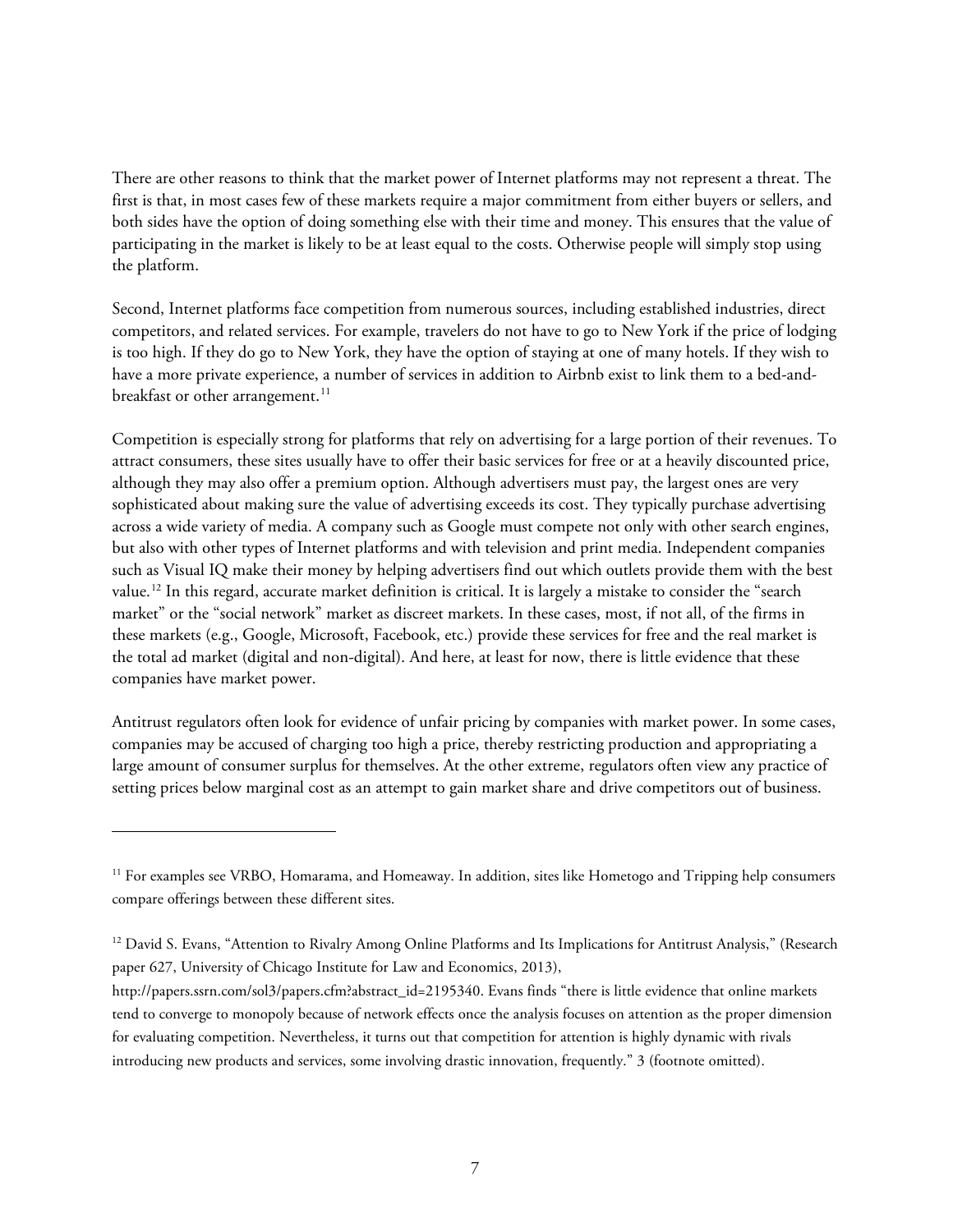Ironically, platforms can be accused of doing both even when they are maximizing social welfare and earning low profits.<sup>[13](#page-7-0)</sup>

Daniel Spulber and Christopher Yoo point to factors that are likely to continue increasing the competition that platforms face.[14](#page-7-1) One is the continuation of technological changes in network architecture that reduce startup costs and boost both entry and exit by allowing assets to be used for a variety of purposes. Another is a continued increase in total demand or usage, which reduces the importance of fixed costs as a barrier to entry. Finally, they predict that the demand for continued innovation will erode any temporary market power and force companies to constantly invest in new features. Examples of powerful platforms that lost their dominance due to a lack of innovation include Prodigy, AOL, AltaVista, MySpace, and Friendster. New technologies like blockchain for instance, could conceivably pose competitive threats to at least some of the existing platforms. But even if there is little or no disruption over the next few decades of many of the existing platforms, there is no evidence that this implies a diminishment of consumer welfare.

Regulators also fear companies will collude to raise prices or limit competition. But collusion tends to be much more difficult in the case of multisided platforms. In order to be successful, platforms would have to collude on all sides of the market in order to benefit; otherwise competition on those sides of the market where demand is elastic or users multi-home is likely to erode any excess profits.<sup>[15](#page-7-2)</sup> But platforms often face different competitors on different sides, reducing the shared interests among competitors and increasing the number of parties needed to collude. And as noted above, in some cases, one side of the platform is free (usually the consumer side) and on the other side (usually the sales side) there is already robust competition.

Regulators also need to consider the pro-competitive effect of platforms. By reducing entry barriers and making it easier for small, flexible suppliers to reach customers, platforms increase competition in markets

<span id="page-7-0"></span><sup>&</sup>lt;sup>13</sup> David S. Evans and Richard Schmalensee, "The Industrial Organization of Markets with Two-Sided Platforms," (Working paper 11603, National Bureau of Economic Research, Cambridge, Massachusetts, September 2005), [http://nber.org/papers/w11603.pdf.](http://nber.org/papers/w11603.pdf)

<span id="page-7-1"></span><sup>&</sup>lt;sup>14</sup> Daniel F. Spulber and Christopher S. Yoo, "Antitrust the Internet, and the Economics of Networks," (Institute for Law and Economics, University of Pennsylvania Law School, 2013), [http://papers.ssrn.com/sol3/papers.cfm?abstract\\_id=2370050.](http://papers.ssrn.com/sol3/papers.cfm?abstract_id=2370050)

<span id="page-7-2"></span><sup>&</sup>lt;sup>15</sup> David S. Evans and Richard Schmalensee, "The Industrial Organization of Markets with Two-Sided Platforms," 27.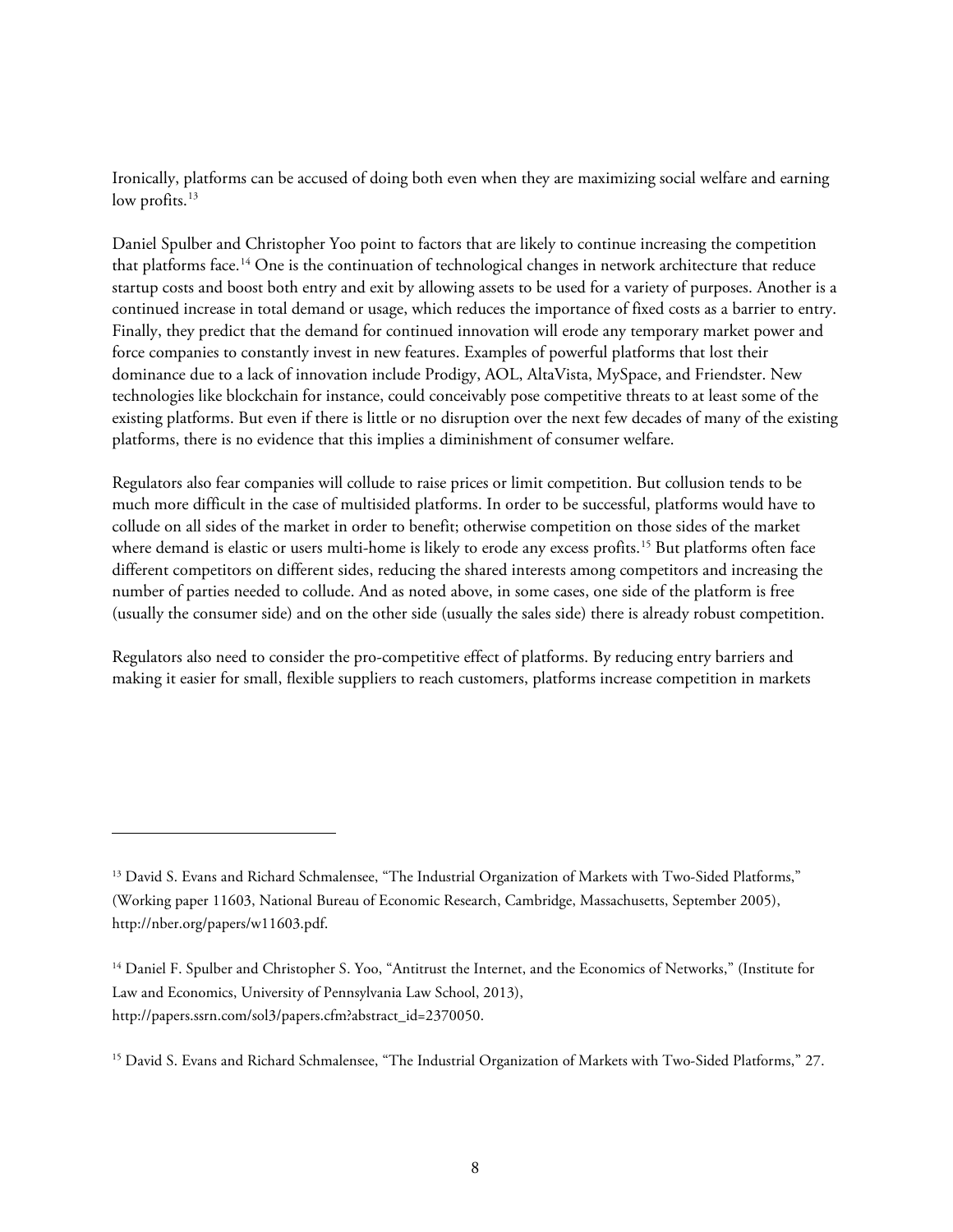such as books, rides, and home rentals. By reducing the fixed costs needed to participate in the market, platforms reduce prices and increase consumer choice. [16](#page-8-0)

Antitrust regulators still need to be watchful, but they cannot merely assume that a platform is behaving in an illegal manner and harming consumers just because it is doing something that they don't like or understand. Instead, they need to make a detailed case-by-case determination about whether total social welfare, including all sides of the market, has been harmed. In the absence of a careful market study, standard antitrust tools may be of limited use. Two of the leading experts on multisided platforms conclude "it is not possible to know whether standard economic models, often relied on for antitrust analysis, apply to multi-sided platforms without explicitly considering the existence of multiple customer groups with interdependent demand."<sup>[17](#page-8-1)</sup>

Regulators should also keep their focus on consumer, not producer welfare. Platforms that provide more choice to consumers and offer a lower price usually lead to some disruption on the producer side. For example, a company like Amazon competes with both small sellers and large sellers. But its success or lack thereof comes from its ability to either provide more choice, better consumer experience (e.g., faster delivery), or lower prices. If that hurts existing sellers, that is not an issue for competition policy authorities, unless the company gained that advantage unfairly.

The problems are even greater when considering the practical difficulties of regulation. Although the conclusions of regulatory analysis may depend heavily on the specific markets involved, the data about demand elasticities, market definition, degree of competition, and interdependence between different sides that is needed to make these judgments may not be available, especially in new markets characterized by rapid technological change. Because of limitations on regulators' ability to intervene wisely, their involvement may often reduce total welfare

# **Does or should the presence of "network effects" affect the Commission's analysis of competition and consumer protection issues in platform markets?**

 $\ddot{\phantom{a}}$ 

As explained above, the presence of network effects often pushes platforms toward concentration. This is not because firms are more prone to collude or because competition is less intense. It is because social value is increased as the size of the network grows. Regulatory attempts to artificially constrain the size of networks will reduce social welfare even if they increase competition. Moreover, such efforts may prove to be fruitless since the market contains a built-in tendency for concentration. For example, there is a reason there is one

<span id="page-8-0"></span><sup>&</sup>lt;sup>16</sup> Liran Einev, Chiara Farranato and Jonathan Levin, "Peer to Peer Markets," (Working paper 21496, National Bureau of Economic Research, Cambridge, Massachusetts, August 2015), 11, [http://www.nber.org/papers/221496.](http://www.nber.org/papers/221496)

<span id="page-8-1"></span><sup>&</sup>lt;sup>17</sup> David S. Evans and Richard Schmalensee, "The Antitrust Analysis of Multi-Sided Platform Businesses," (Research paper 623, University of Chicago Institute for Law and Economics Olin, January 2013), 2, [http://ssrn.com/abstract\\_id=2185373.](http://ssrn.com/abstract_id=2185373)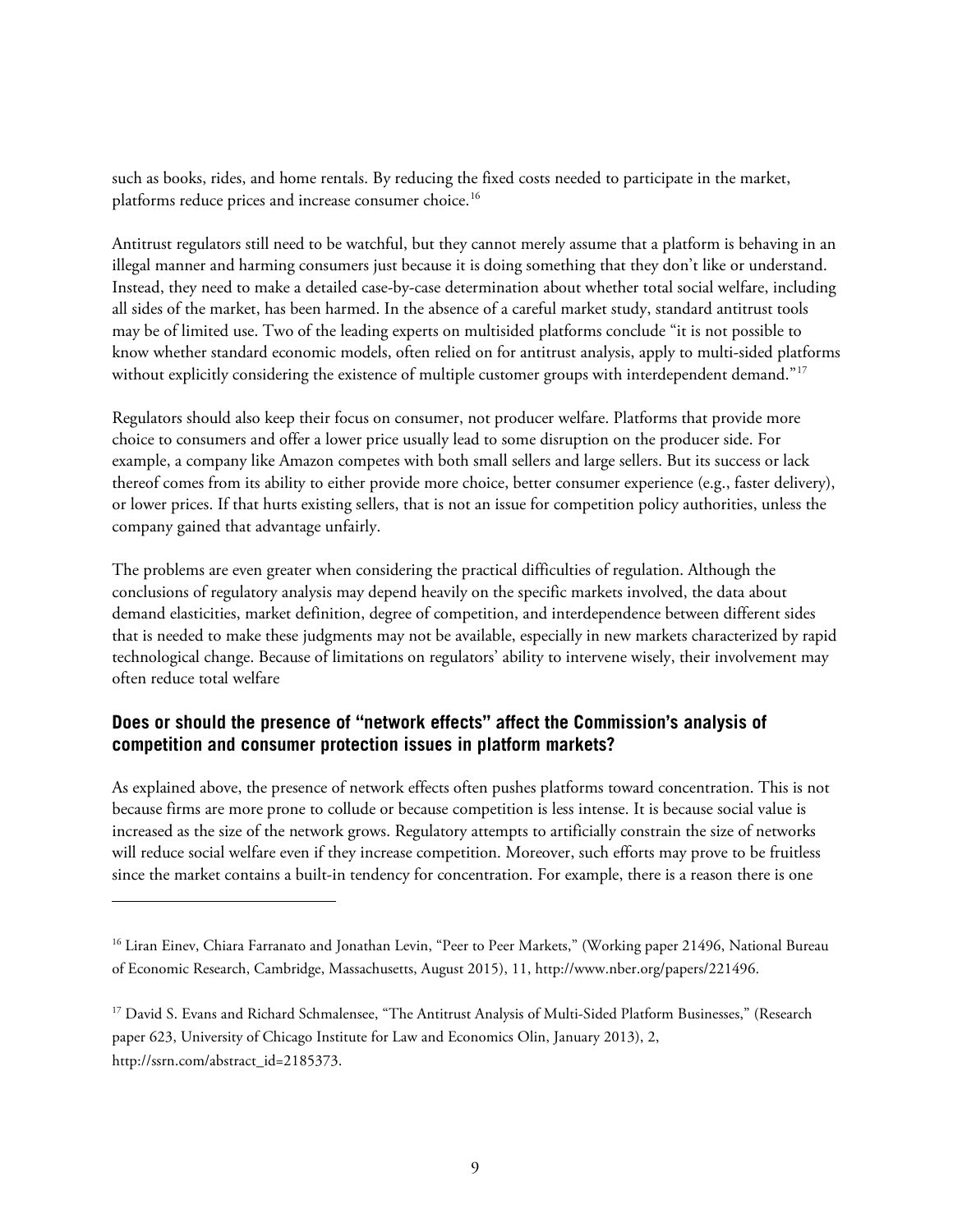major social network (Facebook), one major professional network (LinkedIn), and one major micro-blog network (Twitter). Consumers benefit greatly from the network effects involved. For example, they don't have to post twice to share information with their friends.

In the rare cases where technology is relatively stagnant and where the firm sells, rather than gives away for free its services, regulation as a monopoly may be appropriate. But monopoly regulation tends to reinforce a lack of innovation rather than challenge it. Where innovation remains the norm, as is the case for most Internet platforms, concern about the anticompetitive aspects of network effects is often overdone. Continued innovation tends to ensure that consumer value is increasing even if profit margins are high. Moreover, the staying power of any one network tends to be exaggerated. Constant innovation raises the threat that incumbents will be displaced by the type of disruptive change that is so difficult for incumbents to prevent.

Antitrust regulators should concentrate on finding cases of clear anticompetitive behavior that clearly harms consumers or reduces economic efficiency. They should ensure that markets remain open to challengers with new technology. Beyond this, regulators should exercise great care to ensure that their actions do not unintentionally lower the value that network products provide to society.

#### **THE INTERSECTION BETWEEN PRIVACY, BIG DATA, AND COMPETITION**

1

#### **Data as a dimension of competition, and/or as an impediment to entry into or expansion within a relevant market**

With the increased power and decreased cost of collecting, transmitting, and storing data, as well as an increase in machine-readable data, more and more companies are using more and more data to help them provide goods and services. However, a number of commentators have begun to argue that, in the case of companies aggregating large amounts of data, competition policy should be extended to incorporate concerns about the collection and use of data beyond clear examples of anticompetitive behavior.<sup>[18](#page-9-0)</sup> The general argument is that the mere act of collecting large amounts of data, such as the vast quantities of personal data collected by social-networking platforms, search engines, and e-commerce sites, gives companies an unfair competitive advantage and that competition policy needs to incorporate this analysis.<sup>[19](#page-9-1)</sup>

<span id="page-9-0"></span><sup>&</sup>lt;sup>18</sup> For the most comprehensive argument see Maurice E. Stucke and Allen P. Grunes, Big Data and Competition Policy (New York: Oxford University Press, 2016).

<span id="page-9-1"></span><sup>&</sup>lt;sup>19</sup> Margrethe Vestager, "Big Data and Competition" (speech before the EDPS-BEUC Conference on Big Data, Brussels, September 29, 2016), http://ec.europa.eu/commission/2014- 2019/vestager/announcements/big-data-andcompetition\_en; European Commission, "Online Platforms and the Digital Single Market Opportunities and Challenges for Europe" (communication from the Commission to the European Parliament, the Council, the European Economic and Social Committee and the Committee of the Regions, May 25, 2016 COM(2016) 288), 13, http://eur-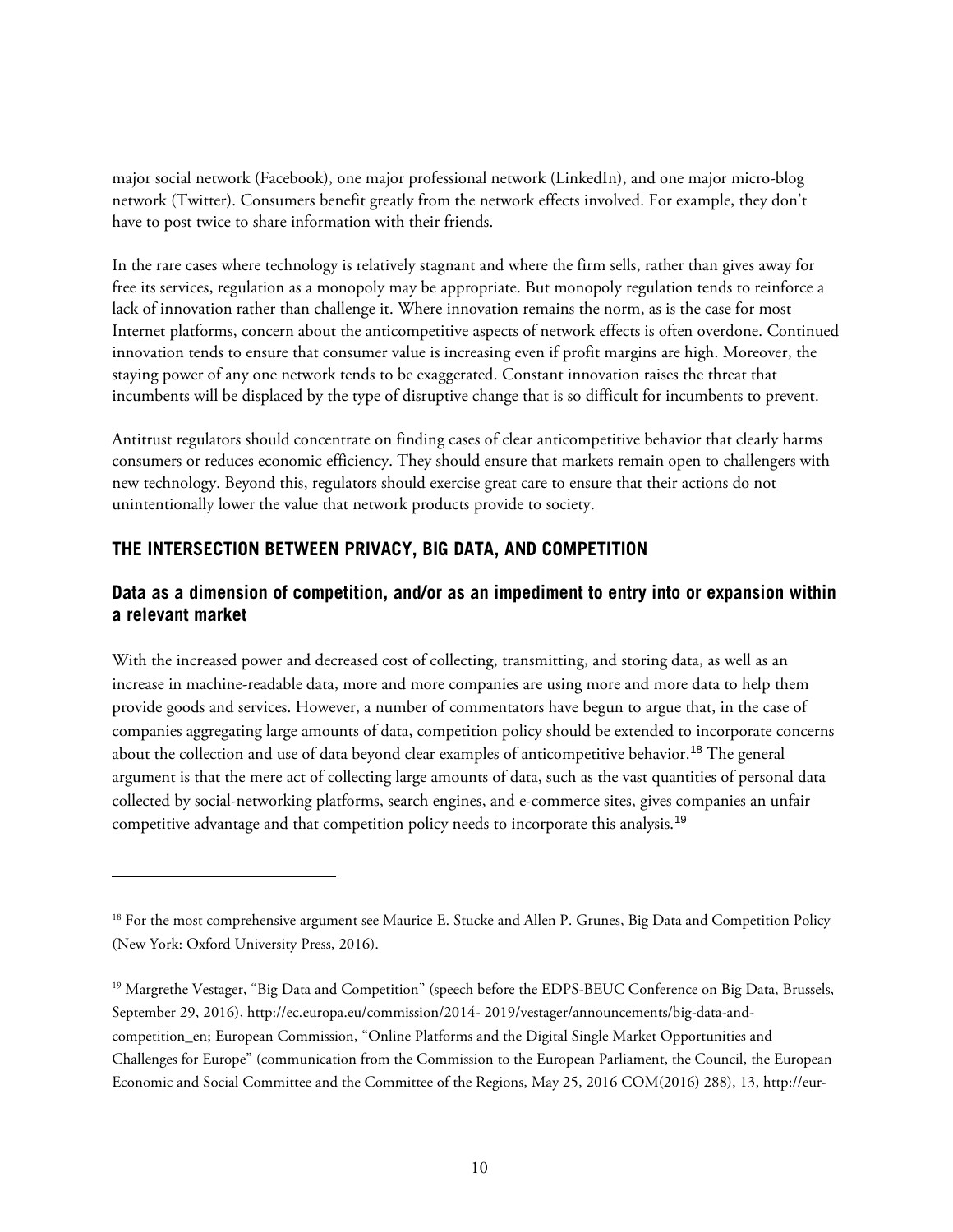To date, U.S. regulators have not adopted this line of reasoning, nor should they. While it is true that data can be used in anticompetitive ways, competition policy is capable of dealing with such abuses. In fact, when analyzing allegations of such behavior, it is often helpful to imagine whether agencies would object if the activity complained about involved some input of critical importance other than data. This helps clarify whether the threat to competition is truly due to control of an important resource or to ungrounded fears about the uniqueness of data.

Advocates for intensifying competition policy cite a variety of purported flaws in the current system. However, ITIF, as well as other defenders of the current approach seldom argue that there can be no anticompetitive behaviors when it comes to data. Rather, ITIF and others say that, in some cases, data use— rather than data collection—could trigger competitive concerns.<sup>[20](#page-10-0)</sup> What defenders do argue is that, when it comes to competition policy, the focus should be on abusive behavior and not on structural issues, such as how much data a company holds. Extending competition review to examine the level of data companies hold will send a signal to companies that they should not do the hard work of collecting data, most of which is used to expand social and economic welfare.

The collection of large amounts of data does not by itself represent a threat to competition. Although use of data might in specific circumstances justify regulatory intervention, in most cases the acquisition and use of data does not reduce competition, and the existing legal framework, including traditional interpretations of existing statutes, gives competition and data protection regulators all the flexibility they need to protect

 $\ddot{\phantom{a}}$ 

<span id="page-10-0"></span><sup>20</sup> Daniel Castro, "Blocked: Why Some Companies Restrict Data Access to Reduce Competition and How Open APIs Can Help," Center for Data Innovation, November 6, 2017, http://www2.datainnovation.org/2017-open-apis.pdf.

lex.europa.eu/legal-content/EN/TXT/?uri=CELEX:52016DC0288. See also UK Competition and Markets Authority (CMA), "Online Platforms and the EU Digital Single Market" (written evidence, (OPL0055), CMA, London, October 23, 2015), http://data.parliament.uk/writtenevidence/committeeevidence.svc/evidencedocument/eu-internalmarketsubcommittee/online-platforms-and-the-eu-digital-single-market/written/23391.html. "To the extent that such data is of central importance to the offering but inaccessible to competitors, it may confer a form of 'unmatchable advantage,' making it hard for those competitors to compete"; Organization for Economic Co-operation and Development (OECD), Committee for Information, Computer and Communications Policy, "Exploring Data-Driven Innovation as a New Source of Growth: Mapping the Policy Issues Raised by 'Big Data,'" (Paris: OECD, Directorate for Science, Technology and Industry, June 18, 2013),

http://www.oecd.org/officialdocuments/publicdisplaydocumentpdf/?cote=DSTI/ICCP(2012)9/FINAL& docLanguage=En. "Data are a core asset that can create significant competitive advantage and drive innovation, sustainable growth, and development."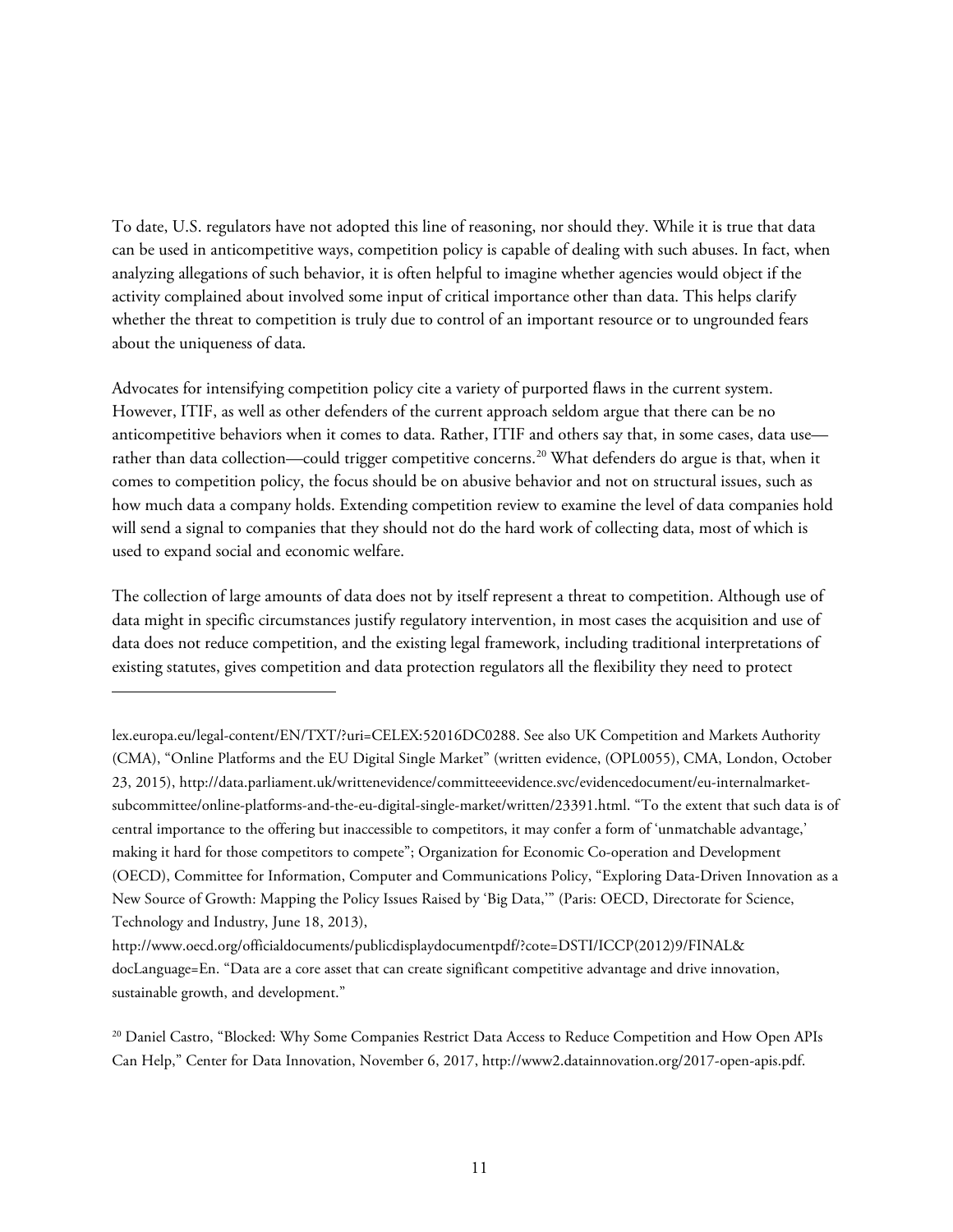markets and consumers. On the contrary, large amounts of data, including personal information, are increasingly a vital input for some of the economy's most important innovations, including online platforms, medical diagnoses, digital assistants, language translation, urban planning, and public safety. Moreover, data is non-rivalrous: Multiple companies can collect, share, and use the same data simultaneously. That goes for consumers, too: When consumers "pay with data" to access a website, they still have the same amount of data after the transaction as before, allowing them to share the same data with multiple companies.

Finally, it is important to note that some of the platforms that collect large amounts of consumer data are natural monopolies: they gain significant market share because of economies of scale and scope, and what economists call "network effects." By providing platforms for users around the world to connect, their very size generates enormous economic benefits for society and consumers. These platforms serve two-sided markets, and many of these businesses, especially those provided free services, face competition on the advertising side.

# **Competition on privacy and data security attributes (between, for example, social media companies or app developers), and the importance of this competition to consumers and users;**

Proponents of expanding the scope of antitrust review to incorporate how companies collect and use data make a variety of arguments. In a paper that largely rejects these claims when applied to concerns about privacy, FTC Commissioner Maureen Ohlhausen and attorney Alexander Okuliar list four arguments proponents make:

- 1. Privacy is a non-price dimension of competition that can be hurt if some companies have too much market power.
- 2. Antitrust authorities should not focus solely on the impact on competition in cases where competitive agreements also affect consumer protection but instead should include noncompetition effects in their balancing of costs and benefits.
- 3. Antitrust authorities should take action when companies achieve monopoly power by misleading consumers about their data-collection policies.
- 4. Competition law should look at privacy issues even if no competitive implications exist.<sup>[21](#page-11-0)</sup>

<span id="page-11-0"></span><sup>&</sup>lt;sup>21</sup> Maureen K. Ohlhausen and Alexander P. Okuliar, "Competition, Consumer Protection, and The Right [Approach] to Privacy," Antitrust Law Journal 80 (2015): 134–36. In rejecting attempts to incorporate privacy concerns into antitrust policy, the authors point to three major problems: 1) Antitrust deals with harm to competition, not to privacy harms; 2) Antitrust is concerned with market-wide effects whereas privacy policy focuses on the individual relationship between the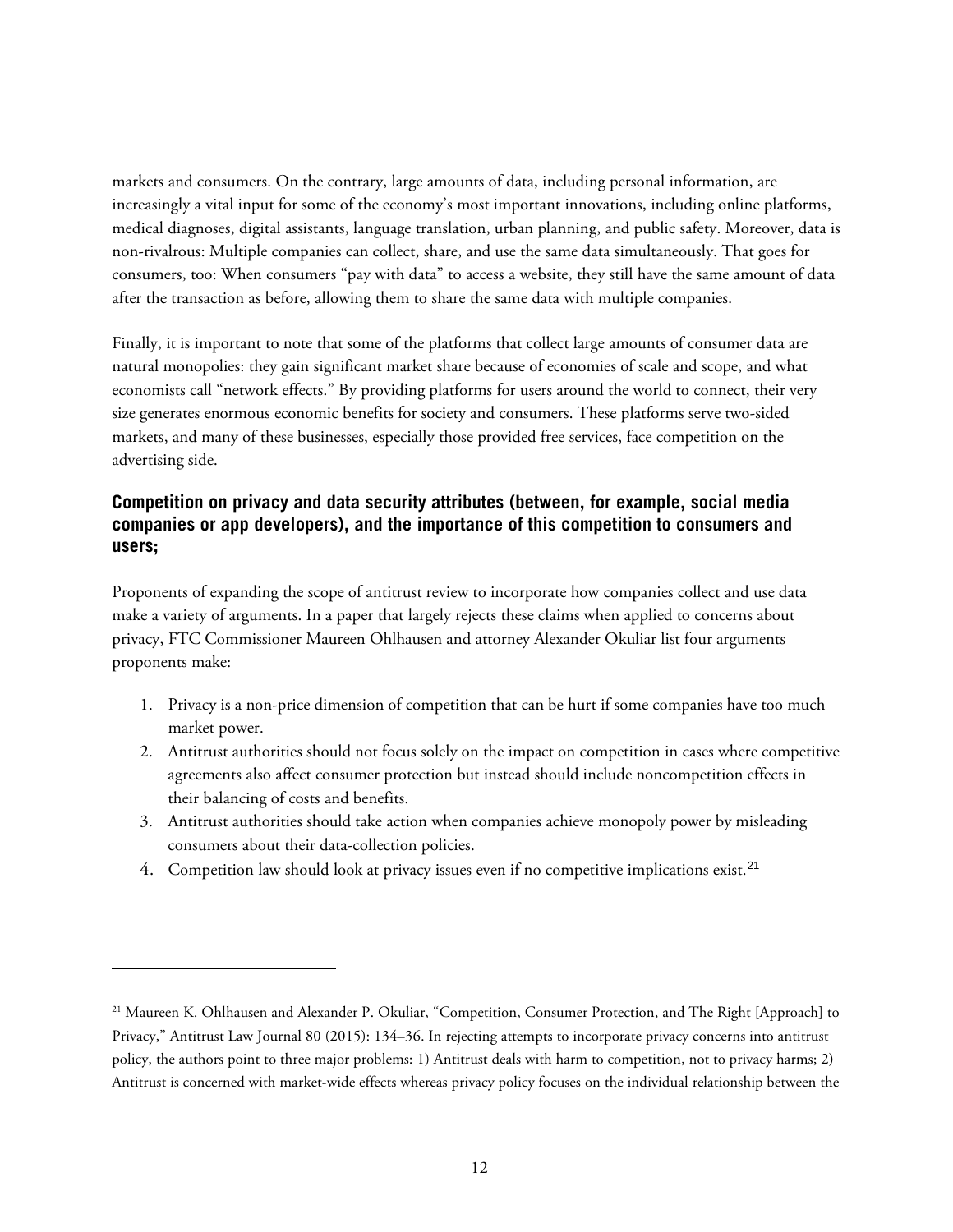As Commissioner Ohlhausen points out, the U.S. Supreme Court has used a series of cases to make it clear that the primary criterion for antitrust enforcement is economic efficiency.<sup>[22](#page-12-0)</sup> And this is how it should be. U.S. regulators cannot use their powers to address speculative threats to competition. They must present the courts with sufficient evidence to conclude that a merger would result in real harm to consumers. The European Commission faces similar restraints because companies can appeal its decisions in the courts. This rightly constrains the agencies' ability to adopt a different standard even if they wanted to.

It is, of course, true that some companies have tighter privacy policies than others. But consumers generally have a lax attitude toward privacy; they say they want more of it, but they voluntarily share a lot of personal information online and generally do not support websites that cost even a little more, even when they claim to have better privacy practices.<sup>[23](#page-12-1)</sup> So there is no evidence a robust demand for enhanced privacy is going unmet, nor is there evidence that consumers have been harmed by the data practices of major platform companies.

More significantly, consumer-protection agencies have sufficient powers to ensure that companies honor any pledges they make about their data policies and comply with existing privacy regulations. They also have broad authority to address problems arising from the actual misuse of data. In the United States, a variety of laws protect privacy in specific market areas. Examples include the Children's Online Privacy Protection Act, the Health Insurance Portability and Accountability Act, and the Fair Credit Reporting Act. In the European Union, the protection of personal data is enshrined in the EU Charter of Fundamental Rights, and enforced via the ePrivacy directive and the General Data Protection Regulation (GDPR). These laws apply as much to data-rich tech giants as small start-ups. If policymakers are concerned with privacy, they are certainly capable of enacting stricter privacy laws as the EU has done, although if done improperly these regulations can have significant economic costs.<sup>[24](#page-12-2)</sup>

Moreover, there is little evidence that providing users with more privacy gives a company a competitive advantage; otherwise more companies would be competing on this basis. So there is little reason to think that

company and the consumer; and 3) Antitrust remedies are inadequate to handle privacy concerns because companies can accomplish the same outcome through private contracts rather than a merger;

<span id="page-12-0"></span><sup>&</sup>lt;sup>22</sup> Ohlhausen and Okuliar, "Competition, Consumer Protection, and The Right [Approach] to Privacy, 141–43.

<span id="page-12-1"></span><sup>&</sup>lt;sup>23</sup> Alan McQuinn and Daniel Castro, "Why Stronger Privacy Regulations Do Not Spur Increased Internet Use," Information Technology & Innovation Foundation, July 2018, http://www2.itif.org/2018-trust-privacy.pdf.

<span id="page-12-2"></span><sup>&</sup>lt;sup>24</sup> Daniel Castro and Alan McQuinn, "The Privacy Panic Cycle: A Guide to Public Fears About New Technologies" (Information Technology and Innovation Foundation, September 10, 2015), https://itif.org/publications/2015/09/10/privacy-panic-cycle-guide-public-fears-about-new-technologies.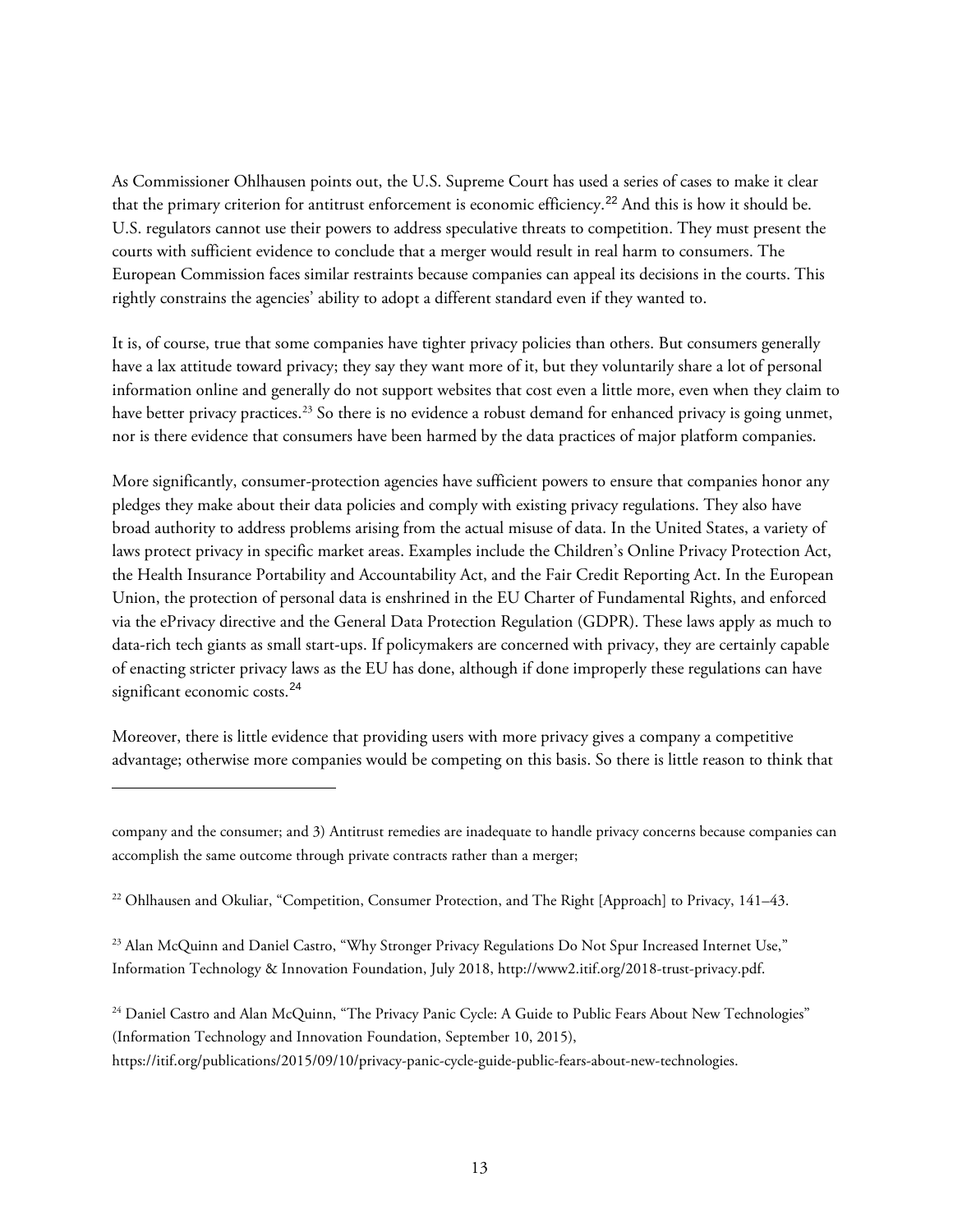more competition on privacy would occur even if markets were perfectly competitive. From the company's point of view, privacy restrictions limit possible data uses and therefore reduce revenues and the quality of service. And, despite what privacy advocates might wish, there is little evidence that consumers will pay an appreciable amount for restrictions on how their data can be used.[25](#page-13-0)

The market for privacy is imperfect. Therefore, we should not expect it to solve all the privacy preferences of all users, since those preferences are so diverse. But this does not mean that decisions on antitrust issues should be driven by privacy concerns or that privacy laws are inadequate. There is no evidence that any lack of competition in providing services that feature greater privacy protections is due to entry barriers rather than a lack of consumer demand. Consumers may say they value privacy when surveyed, but the way they "vote with their clicks" suggests that they are more than satisfied with their current choices. Therefore, regulators should apply traditional competition analysis to the competitive aspects of a problem and use privacy laws to deal with privacy issues.

Privacy law relies heavily on the standard of informed consent to the use of personal data. But privacy advocates increasingly question the degree to which standard terms of use statements truly imply user consent.[26](#page-13-1) It is true that few users read these documents and that to use these services one has to agree to the company's policies. But that does not mean that the documents serve no purpose. First, they provide a record of how the company intends to collect and use data. This can subject companies to public scrutiny and criticisms by those who think they are unfair. Unfortunately, the threat of legal action can motivate the company to draft extremely comprehensive terms that incorporate any possible future uses it might imagine. This makes it difficult for users to understand which uses are actually likely. Nevertheless, the terms of use can create a market for more private services by allowing private groups to study them and inform consumers about their contents and whether any abuses have occurred.

 $\overline{a}$ 

<span id="page-13-0"></span><sup>&</sup>lt;sup>25</sup> Alistair R. Beresford, Dorthea Kübler, and Sören Preibusch, "Unwillingness to Pay for Privacy: A Field Experiment" (Social Science Research Center Berlin, June 2010), http://ftp.iza.org/dp5017.pdf.

<span id="page-13-1"></span> $26$  Stucke and Grunes, Big Data and Competition Policy,  $326-27$ , "The consensus is that the current noticeand-consent regiment [sic] is inadequate to safeguard privacy. Individuals are generally unaware who has access to their personal information, what data is being used, how the data is being used, when the data is used, and the privacy implications of the data's use."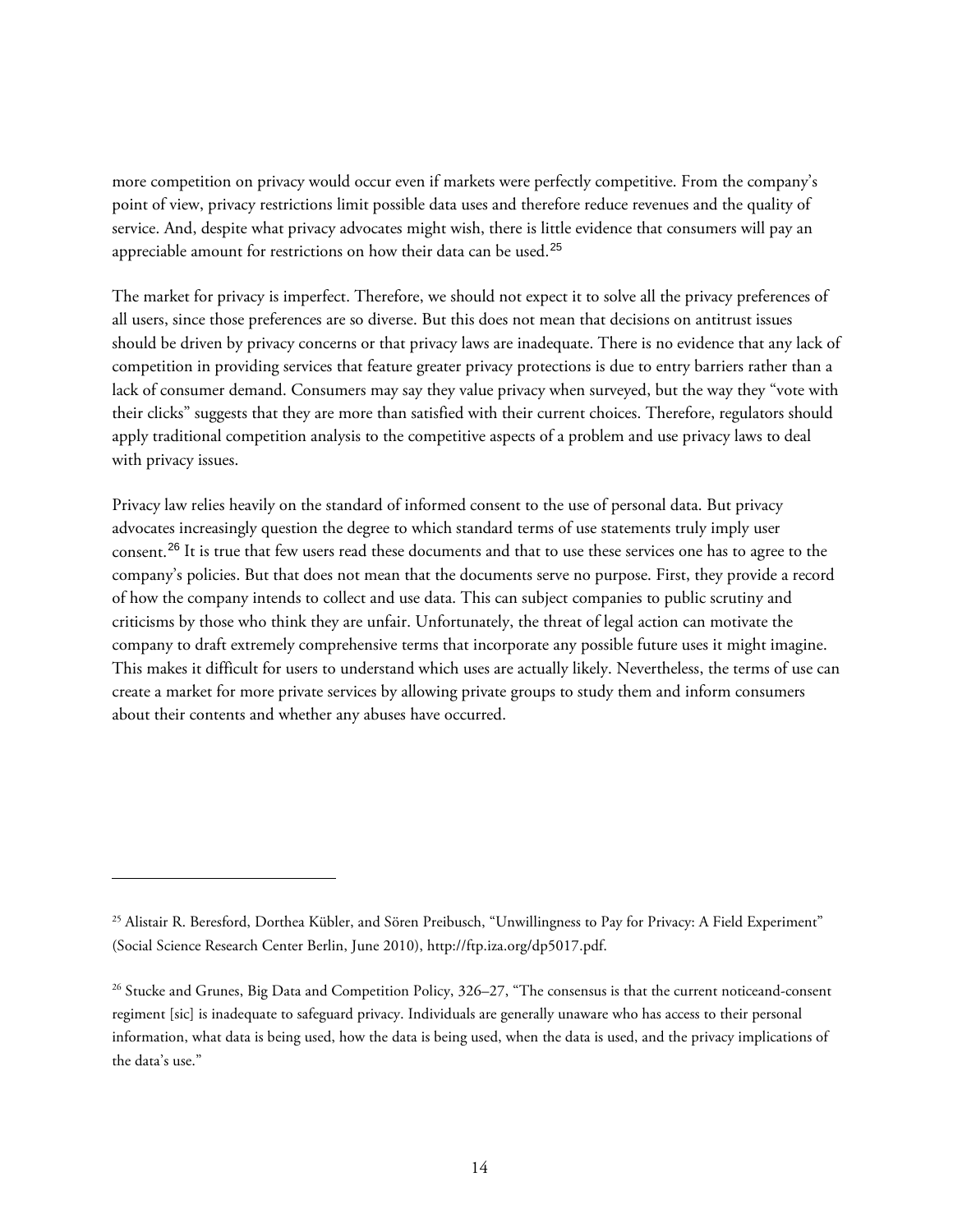Second, these agreements serve as terms of the contract between the company and the users. Regulators have taken action against companies for violating their own terms.<sup>[27](#page-14-0)</sup>

Third, it is hard to see any other alternative. Contracts of adhesion are widely accepted in many markets because they reduce transaction costs, especially in instances where it would be impractical to negotiate with every user or provide a menu of alternatives. Perhaps most important, the terms of use do not prevent legislators or privacy regulators from enacting binding laws on how companies protect and use data, irrespective of what the terms of use say. The main reason that this rarely happens is because there have been relatively few instances of companies engaging in clearly inappropriate behavior, and those have been handled by narrow disciplinary actions rather than broad regulation. Since Internet platforms have few valuable assets other than their brand and user base, they have an incentive to build a reputation for trust. This does not always overcome the temptations of profit or secrecy, but that is true for every industry. Past experience shows that users are willing to punish companies that misuse their data.<sup>[28](#page-14-1)</sup>

Finally, any discussion of data and privacy has to recognize that there is no free lunch. Restrictive data policies reduce the economic value of data, and that means less revenues will be available for firms that rely on data for their business model. The result is either that free services will no longer be free, or that companies will have less resources to continue to innovate and improve the customer experience.

# **THE COMMISSION'S REMEDIAL AUTHORITY TO DETER UNFAIR AND DECEPTIVE CONDUCT IN PRIVACY AND DATA SECURITY MATTERS**

The FTC provides an important function in protecting consumers and ensuring competition in many areas of the U.S. economy. In addition to having authority to investigate and combat unfair and deceptive practices, the FTC enforces multiple sector specific laws, such as the CAN-SPAM Act, the Children's Online Privacy Act, the Truth in Lending Act, the Equal Credit Opportunity Act, and the Fair Credit Reporting Act. While the FTC has done much to protect consumer privacy and security, there are opportunities to better protect consumers while at the same time encouraging innovation in today's digital economy.

<span id="page-14-0"></span><sup>27</sup> Lisa Kimmel and Janis Kestenbaum, "What's Up With WhatsApp? A Transatlantic View on Privacy and Merger Enforcement in Digital Markets," Antitrust, Fall 2014, 49, (citing both the Nielson Holdings/Arbitron and Reuters/Thompson mergers), https://www.crowell.com/files/Whats-Up-WithWhatsApp.pdf

<span id="page-14-1"></span><sup>28</sup> Laura M. Holson, "To Delete or Not to Delete: That's the Uber Question," The New York Times, November 21, 2014, http://www.nytimes.com/2014/11/23/fashion/uber-delete-emil-michaelscandal.html.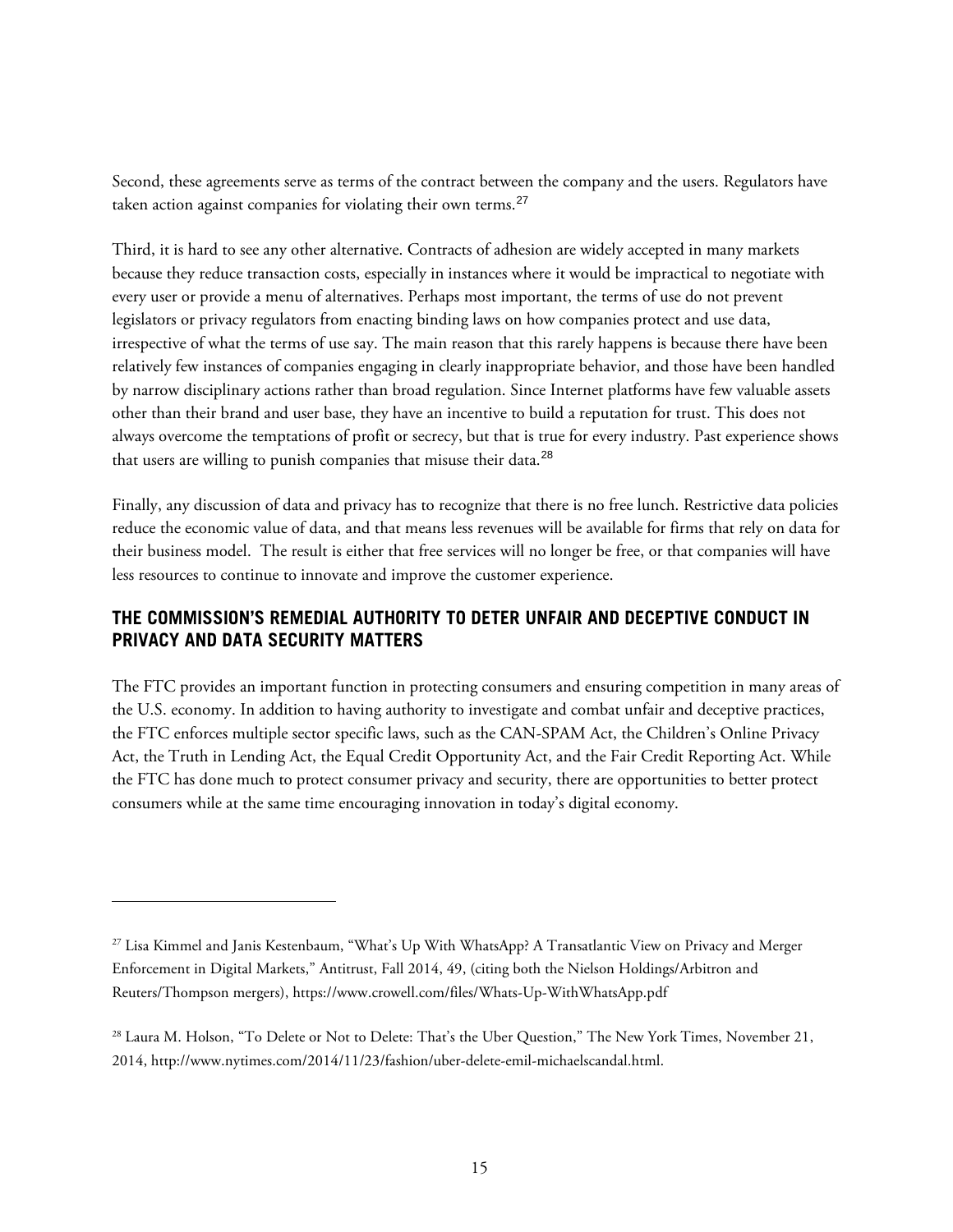## **The FTC Should Limit Its Enforcement Actions for Unfair and Deceptive Conduct to Cases Where There Is Concrete Consumer Harm**

The FTC's enforcement actions send important signals to businesses in the private sector about how they should allocate their resources to comply with laws and regulations. Ideally, these signals should encourage businesses to take actions that protect consumers and discourage businesses from taking actions that harm consumers; while not discouraging companies from taking risks that might generate innovation that is beneficial to consumers. Unfortunately, this has not always been the case as the FTC has taken action against companies even when lacking evidence of tangible consumer harm (see, for example, ITIF's discussion of the FTC's actions against Nomi Technologies despite finding no action of consumer injury). $^{29}$  $^{29}$  $^{29}$ 

In the context of data, harm refers to the extent to which consumers are materially and negatively impacted by misuse of their personal information, which they could not have reasonably avoided themselves. Harms can come in several forms.<sup>[30](#page-15-1)</sup> Autonomy violations result in harm for consumers when information they consider sensitive and would prefer to keep private becomes public through involuntary means. Harms that arise from autonomy violations are often reputational or interpersonal. Discrimination occurs when personal information is used to deny a person access to something, such as employment, housing, loans, and other goods.[31](#page-15-2) Finally, economic harm occurs when a consumer suffers a financial loss or damage because of the misuse of their personal information. Most economic harms that result from personal information are identity theft, fraud, or larceny, which are not the primary focus of most privacy policies and regulation. A harm-based standard is important because cultural norms and standards over what individuals consider privacy-invasive and what they are willing to share changes over time, and this type of regulatory principle will adjust with changing expectations.

<span id="page-15-0"></span><sup>&</sup>lt;sup>29</sup> Daniel Castro, "Testimony of Daniel Castro on Legislative Hearing on 17 FTC Bills," Committee on Energy and Commerce, Subcommittee on Commerce, Manufacturing, and Trade, May 24, 2016, [http://docs.house.gov/meetings/IF/IF17/20160524/104976/HHRG-114-IF17-Wstate-CastroD-20160524.pdf.](http://docs.house.gov/meetings/IF/IF17/20160524/104976/HHRG-114-IF17-Wstate-CastroD-20160524.pdf)

<span id="page-15-1"></span><sup>&</sup>lt;sup>30</sup> Robert Atkinson, Daniel Castro and Alan McQuinn, "ITIF Filing to FTC on Informational Injury Workshop" (Information Technology and Innovation Foundation, October 27, 2017), [https://itif.org/publications/2017/10/27/itif](https://itif.org/publications/2017/10/27/itif-filing-ftc-informational-injury-workshop)[filing-ftc-informational-injury-workshop.](https://itif.org/publications/2017/10/27/itif-filing-ftc-informational-injury-workshop)

<span id="page-15-2"></span> $31$  There are many types of discrimination, including based on age, class, disability, employment, language, gender, genetic information, national origin, pregnancy, race or ethnicity, religion, sex, sexual orientation, and more.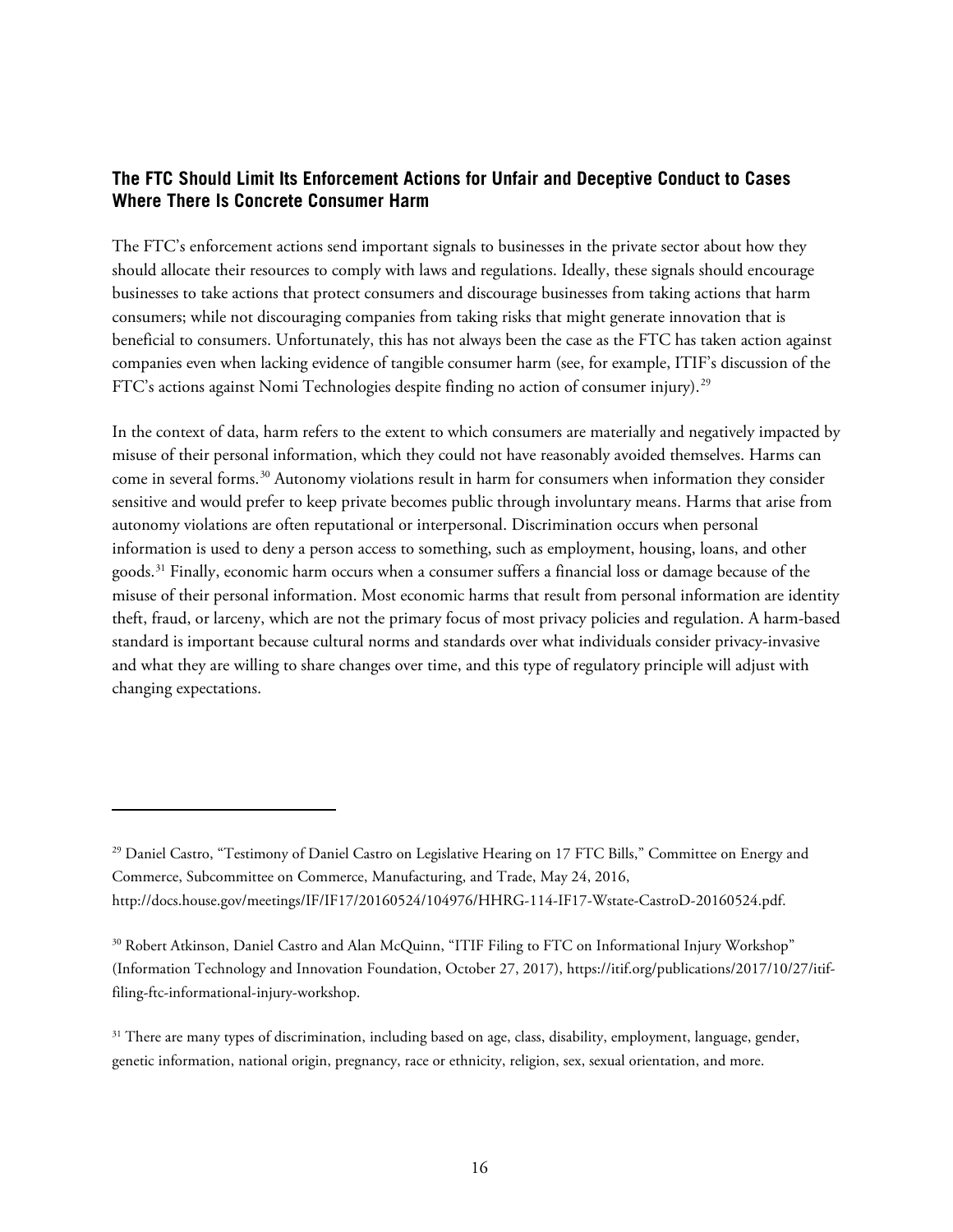#### **How and When the FTC Should Intervene With Unfair and Deceptive Conduct**

As described in Figure 1, when deciding whether to take enforcement measures, ITIF recommends that the FTC consider two key factors: the extent to which a company acted intentionally or negligently, and the extent to which a company's action caused real, substantial consumer harm. Importantly, the FTC should not subject companies to punitive measures for actions they take in good faith that did not cause consumer harm because doing so would force companies to prioritize regulatory compliance rather than preventing consumer injury (e.g., hiring privacy lawyers to rewrite their online terms of service to minimize legal exposure from a data breach rather than hiring security experts to remedy cybersecurity vulnerabilities). In addition, the FTC should treat companies whose maleficence, negligence, willful neglect, or ineptitude results in harm to consumers differently than those that harm consumers through unintentional missteps as they strive to create innovations that benefit society. While penalties will be required in both scenarios, the FTC should save its most aggressive enforcement actions for the former.<sup>[32](#page-16-0)</sup> Moreover, it is important for the FTC to understand that the digital economy, unlike business practices in the "analog" economy, is anything but mature. New technologies, consumer offerings, and business models are continuing to emerge. In such an environment, consumer protection regulation needs to ensure that it is not so strict and punitive as to harm innovation, especially in cases where there was no intent to do harm and where no harm was done.



Figure 1: Recommended level of regulatory penalty based on harm and intent/negligence.

<span id="page-16-0"></span><sup>32</sup> Daniel Castro, "Latest Privacy Kerfuffle Shows Limits of Proposed Privacy Legislation," *Innovation Files*, February 21, 2012, accessed August 8, 2018[, http://www.innovationfiles.org/latest-privacy-kerfuffle-shows-limits-of-proposed](http://www.innovationfiles.org/latest-privacy-kerfuffle-shows-limits-of-proposed-privacylegislation/)[privacylegislation/.](http://www.innovationfiles.org/latest-privacy-kerfuffle-shows-limits-of-proposed-privacylegislation/)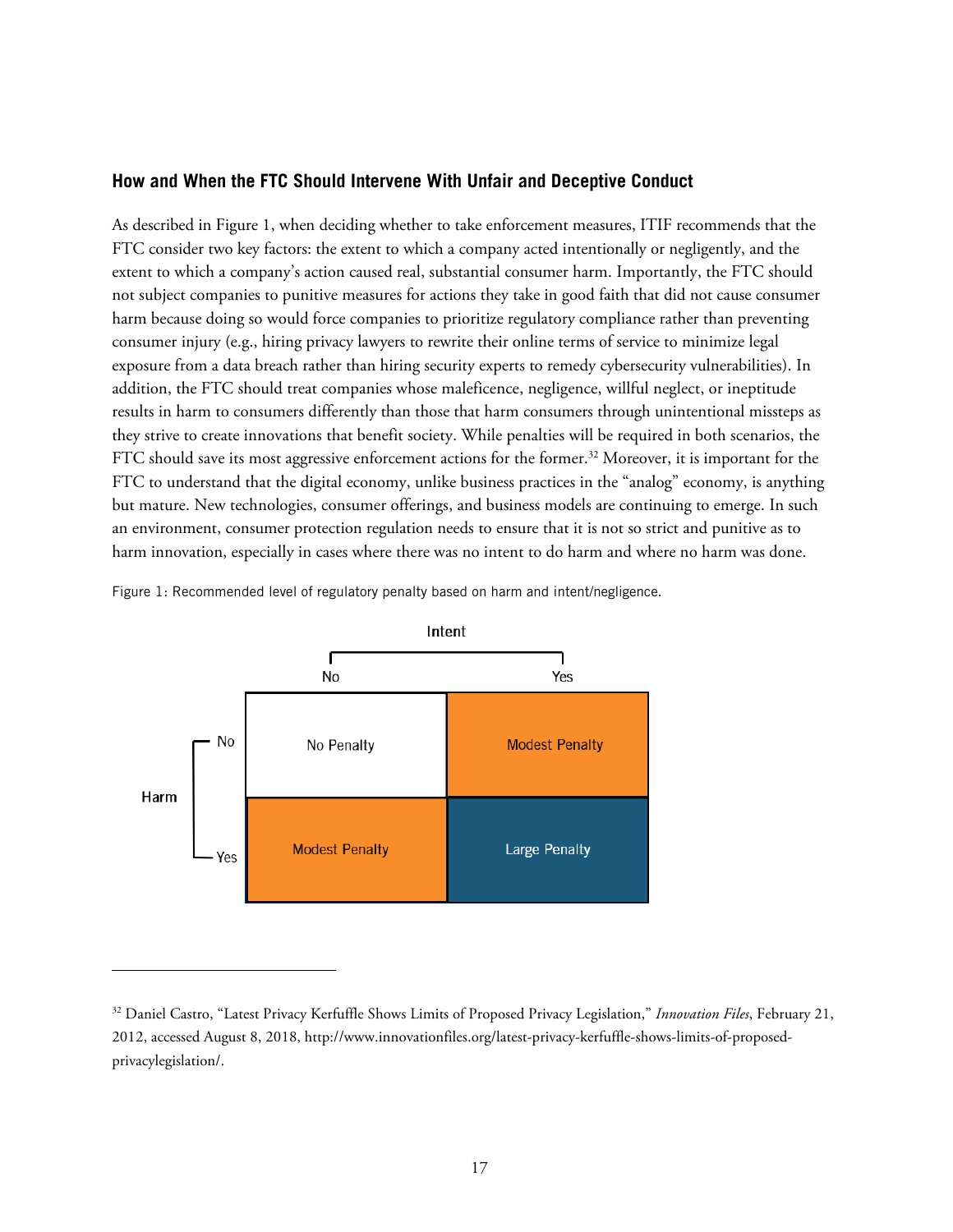The FTC should pay attention to harm and intent when using its enforcement authority against companies involved in unfair and deceptive conduct to avoid creating perverse incentives.<sup>[33](#page-17-0)</sup> The FTC should use these criteria to decide on the appropriate response, where unintentional and harmless actions elicit the smallest penalty and intentional and harmful actions elicit the largest. Penalties should be designed to encourage companies to make sure they do not willfully commit infractions or impose real harm on users. Intent refers to the extent to which companies willfully choose to commit a certain act. For enforcement purposes, negligence, willful neglect, and ineptitude should also be considered intentional actions. By focusing on intent, the FTC can better determine which companies are acting in good faith to bring innovation to market and which are maliciously engaging in unfair or deceptive practices.

#### Consider the following the following four scenarios:

1

Scenario 1: A company makes a mistake that does not result in tangible consumer harm. In this instance, regulators should work to resolve the complaint, but not impose any penalties. For example, many tech companies publish written policies describing their products and services, but with the rapid pace of change, these descriptions can become out of sync with the latest versions. Certainly, companies should strive to keep these updated, but in the race to innovate, it is not surprising that on occasion something gets overlooked. When this happens, companies should not face punitive sanctions for actions that do not cause consumer harm and that are undertaken in good faith. Moreover, if the FTC pursues large penalties against companies for deviating from their stated policies, it may simply push companies to create broader, less transparent policies that exempt them from future liability and do not enhance consumer protections. Negligence should be considered intentional, thus harm caused by negligence does not fall into this category.

Consider the case the FTC brought against Nomi Technologies, a company that provided in-store retail analytics.<sup>[34](#page-17-1)</sup> The FTC's complaint stated that Nomi included a partially incorrect statement in its privacy policy about how consumers could opt out of data collection at retail locations—an option that Nomi was under no legal obligation to provide.<sup>[35](#page-17-2)</sup> Nomi's privacy policy stated, "Nomi pledges to... always allow consumers to opt out of Nomi's service on its website as well as *at any retailer using Nomi's technology*"

<span id="page-17-0"></span><sup>&</sup>lt;sup>33</sup> Daniel Castro and Alan McQuinn, "How and When Regulators Should Intervene."

<span id="page-17-1"></span><sup>34</sup> Joshua Wright, "Dissenting Statement of Commissioner Joshua D. Wright," Federal Trade Commission, April 23, 2015, accessed August 8, 2018,

[http://www.ftc.gov/system/files/documents/public\\_statements/638371/150423nomiwrightstatement.pdf.](http://www.ftc.gov/system/files/documents/public_statements/638371/150423nomiwrightstatement.pdf)

<span id="page-17-2"></span><sup>35</sup> "In the Matter of Nomi Technologies, Inc.: Complaint," Federal Trade Commission, accessed August 8, 2015, [http://www.ftc.gov/system/files/documents/cases/150423nomicmpt.pdf.](http://www.ftc.gov/system/files/documents/cases/150423nomicmpt.pdf)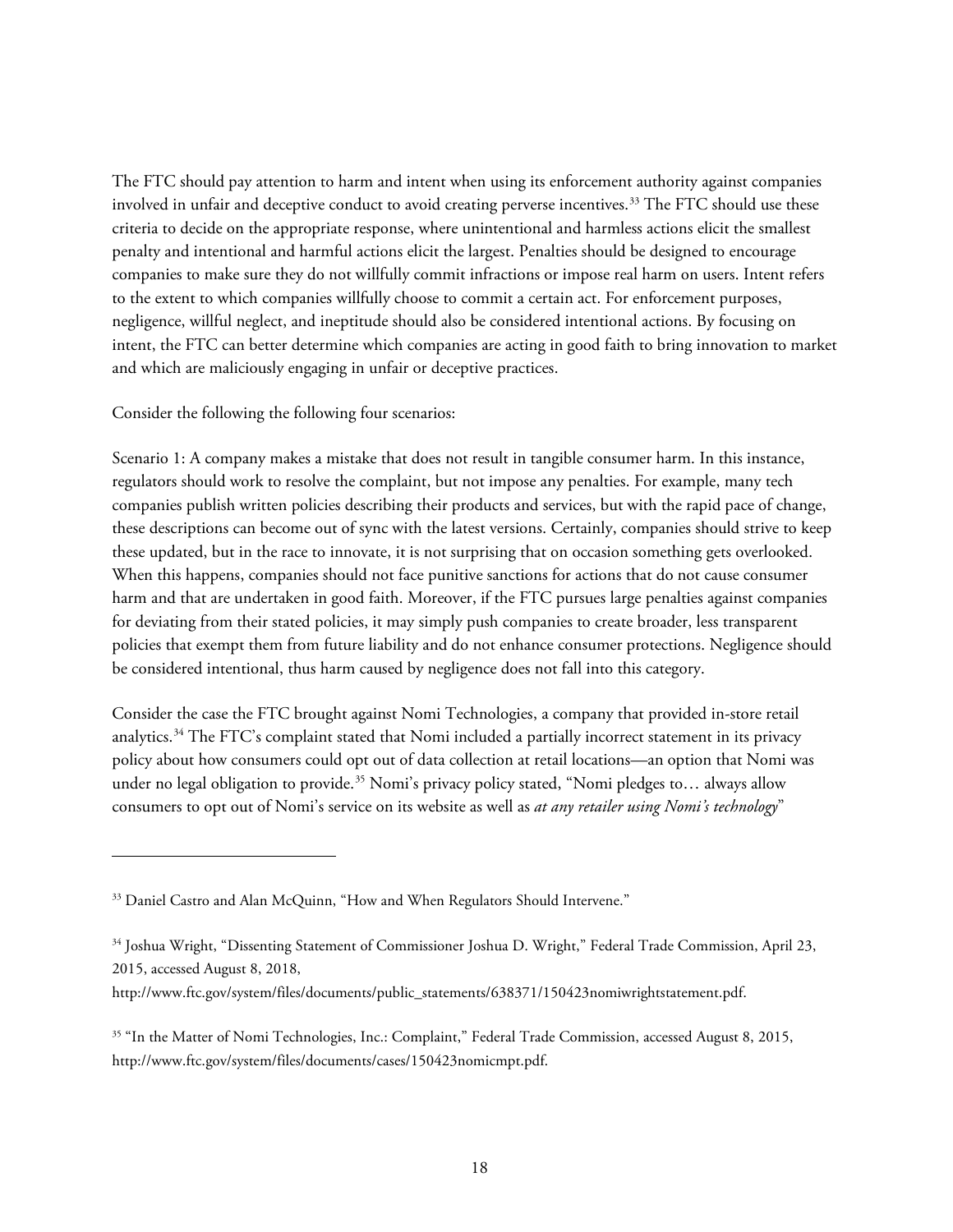(emphasis added).[36](#page-18-0) This was an error because while it offered consumers the ability to opt out of data collection on its website from all of its retail partners, none of its retailers offered consumers a separate, instore, opt-out mechanism. Importantly, the FTC provided no evidence that any consumers were even affected, let alone harmed. At the time, Chairwoman Ramirez and Commissioners McSweeny and Brill argued that some consumers interested in opting out may have visited Nomi's website but chose not to do so. However, the population of potentially affected consumers was miniscule. Only 3,840 consumers even downloaded Nomi's privacy policy.<sup>[37](#page-18-1)</sup> Of that group, how many read the relevant portion of the policy, chose not to opt-out of all tracking using the website, visited at least one retail partner, carried a mobile phone, and wanted to opt-out at a particular store? No one at the FTC identified any consumers who fit this profile.

While the FTC did not impose any civil penalties on Nomi, by formally taking action when there was no injury to consumers, the FTC sent a signal that companies should spend more time on corporate lawyers and less time delivering value to consumers, including through developing privacy-enhancing technologies. This decision told companies like Nomi that they would be better off providing no privacy guarantees to their consumers; that way they will not fall victim to this sort of gotcha-style enforcement action. Rather than bringing a case and settlement against Nomi, the FTC should have shown some regulatory restraint by simply notifying the company of the problem and verifying that it had been corrected. It was a waste of valuable agency resources that could have better been spent pursuing cases involving actual consumer harm.<sup>[38](#page-18-2)</sup>

Scenario 2: A company make an unintentional mistake that results in real, substantial harm to consumers. In this instance, regulators should again work with the company to fix the problem but impose only a modest penalty against the company to mitigate the damage that resulted from the company's error. The purpose of the penalty should be to make consumers whole again or to allocate resources to help prevent similar issues from happening again.

Consider the FTC's enforcement action against Amazon in 2011. At the time, the company faced a growing number of complaints that children had inadvertently accumulated excess charges by making in-app

<span id="page-18-0"></span><sup>36</sup> "In the Matter of Nomi Technologies, Inc.: Complaint," Federal Trade Commission.

<span id="page-18-1"></span><sup>&</sup>lt;sup>37</sup> Wright, "Dissenting Statement of Commissioner Joshua D. Wright."

<span id="page-18-2"></span><sup>38</sup> Maureen Ohlhausen, "Dissenting Statement of Commissioner Maureen K. Ohlhausen," Federal Trade Commission, April 23, 2015, accessed August 8, 2018,

[http://www.ftc.gov/system/files/documents/public\\_statements/638361/150423nomiohlhausenstatement.pdf;](http://www.ftc.gov/system/files/documents/public_statements/638361/150423nomiohlhausenstatement.pdf) Wright, "Dissenting Statement of Commissioner Joshua D. Wright," Federal Trade Commission.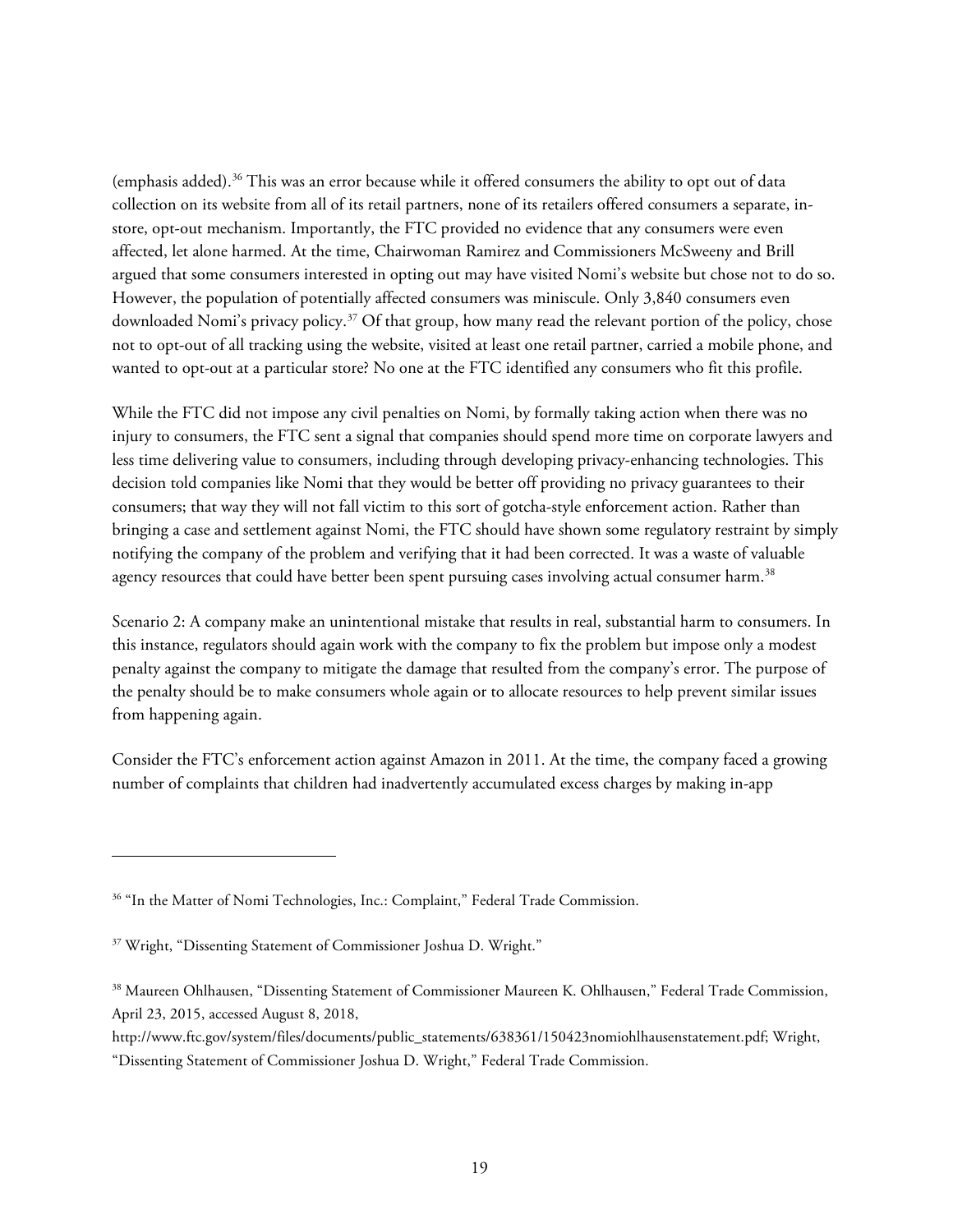purchases.<sup>[39](#page-19-0)</sup> Amazon responded to the enforcement action by contesting the allegations in a letter to the FTC denying the charges and vowed to defend itself in court.<sup>[40](#page-19-1)</sup> It appears these in-app charges were unintentional and Amazon has subsequently acted in good faith to fix the resulting problems.<sup>[41](#page-19-2)</sup> The company first self-corrected in 2012 by requiring a password for in-app charges over \$20.<sup>[42](#page-19-3)</sup> When this did not fully solve the problem, the company continued updating its practices and controls to meet the special needs of some consumers.[43](#page-19-4) In this case, a substantial penalty is unwarranted since it does not appear that Amazon intended to cause harm to its consumers or violate any laws. As the aforementioned framework describes, the FTC should push for a settlement that ensures that Amazon refunds any mistaken charges and that the described harms cease. The FTC should also recognize that in cases like Amazon's, where the company is adapting to consumer needs and has caused little consumer harm, the Commission should not displace a company's judgment on how best to serve its customers with its own.

Scenario 3: A company intentionally commits an infraction but no harm results from that action. In this case, the FTC should work to resolve the problem and levy a modest penalty against the company. The purpose of the penalty should be to punish those who act irresponsibly or negligently and incentivize better behavior. However, unlike in situations where consumers have been harmed, there is no need to use penalties to try to make consumers whole again.

[http://www.scribd.com/doc/232376130/Amazon-letter-to-FTC,](http://www.scribd.com/doc/232376130/Amazon-letter-to-FTC) and Brian Fung, "The FTC just scored a victory in its suit against Amazon," *Washington Post*, December 2, 2014, accessed August 8, 2018,

[http://www.washingtonpost.com/blogs/the-switch/wp/2014/12/02/the-ftc-just-scored-a-victory-in-its-suit-against](http://www.washingtonpost.com/blogs/the-switch/wp/2014/12/02/the-ftc-just-scored-a-victory-in-its-suit-against-amazon/)[amazon/.](http://www.washingtonpost.com/blogs/the-switch/wp/2014/12/02/the-ftc-just-scored-a-victory-in-its-suit-against-amazon/)

<span id="page-19-2"></span><sup>41</sup> "Set Parental Controls for In-App Purchases," *Amazon*, accessed August 8, 2018, [http://www.amazon.com/gp/help/customer/display.html?nodeId=201357720,](http://www.amazon.com/gp/help/customer/display.html?nodeId=201357720) and DeVore, "Amazon Letter to FTC."

<span id="page-19-4"></span> $43$  Ibid.

 $\overline{a}$ 

<span id="page-19-0"></span><sup>39</sup> "FTC Alleges Amazon Unlawfully Billed Parents for Millions of Dollars in Children's Unauthorized In-App Charges," Federal Trade Commission*,* July 10, 2014, accessed August 8, 2018 [http://www.ftc.gov/news-events/press](http://www.ftc.gov/news-events/press-releases/2014/07/ftc-alleges-amazon-unlawfully-billed-parents-millions-dollars)[releases/2014/07/ftc-alleges-amazon-unlawfully-billed-parents-millions-dollars](http://www.ftc.gov/news-events/press-releases/2014/07/ftc-alleges-amazon-unlawfully-billed-parents-millions-dollars)*.* 

<span id="page-19-1"></span> $^{40}$  Recently, a federal judge refused to dismiss the case, and it seems that it will be decided in court. Andrew C. DeVore, "Amazon Letter to FTC," *Scribd*, July 1, 2014, accessed August 8, 2018,

<span id="page-19-3"></span><sup>42</sup> Grant Gross, "Amazon allowed kids to spend millions on in-app purchases, FTC says," *IT World*, July 10, 2014, accessed August 8, 2018[, http://www.itworld.com/article/2696340/it-management/amazon-allowed-kids-to-spend](http://www.itworld.com/article/2696340/it-management/amazon-allowed-kids-to-spend-millions-on-in-app-purchases--ftc-says.html)[millions-on-in-app-purchases--ftc-says.html.](http://www.itworld.com/article/2696340/it-management/amazon-allowed-kids-to-spend-millions-on-in-app-purchases--ftc-says.html)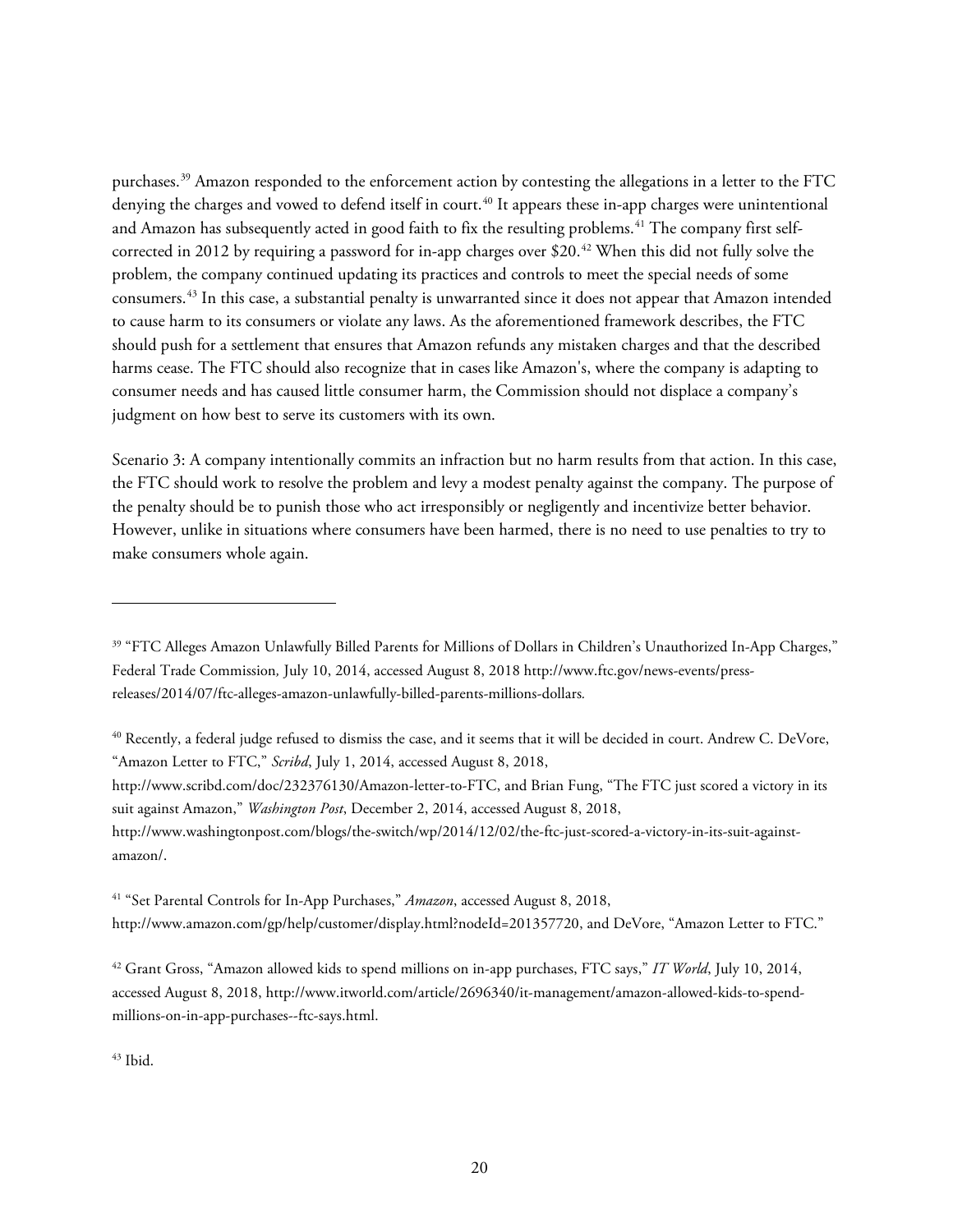For example, Path is a social network that lets users share journal entries, photos, and location information between friends.<sup>[44](#page-20-0)</sup> From the start, Path billed itself as a different kind of social network, one where a user could interact and share personal and private messages and photos with just their closest friends. But despite its privacy hook, Path's service initially violated the Children's Online Privacy Protection Act (COPPA) Rule—which requires operators who knowingly allow children under 13 to use their services to notify parents and obtain consent prior to collection, use, or disclosure of personal information from children under 13—by collecting personal information from approximately 3,000 preteens without first getting consent. [45](#page-20-1) In 2013, the FTC brought a complaint against Path for knowingly collecting, using, and disclosing personal information from children, although it did not include any evidence of actual harm to users in its complaint.<sup>[46](#page-20-2)</sup> Path settled with the FTC and paid an \$800,000 civil penalty.<sup>[47](#page-20-3)</sup> This case is an example of a company that purposefully gathered information on some of its users in violation of the law, although that violation caused little or no consumer harm. In this case, penalizing the company for violating the law was appropriate to help set an example for other companies.

Scenario 4: A company acts with intent, including negligence, and its actions harm consumers. In this case, the FTC should consider imposing significant penalties. Penalties should both make consumers whole and deter bad behavior in the future. In this way, regulation can help foster innovation within industry by strongly discouraging companies from engaging in practices that both violate the law and harm consumers. By setting an example, the FTC can also spur other companies seeking to minimize their risk and exposure to focus their compliance efforts and update their practices.

Consider the FTC's enforcement action in 2017 against Dish Network, a Colorado-based satellite television provider, for violating the FTC's Telemarketing Sales Rule (TSR), the Telephone Consumer Protection Act,

<span id="page-20-3"></span> $47$  Ibid.

<span id="page-20-0"></span><sup>44</sup> Ellis Hamburger, "Path is back with a new messaging app that can talk to people and places," *The Verge*, June 20, 2014, accessed August 8, 2018, [http://www.theverge.com/2014/6/20/5827452/path-is-back-path-talk-messaging-app](http://www.theverge.com/2014/6/20/5827452/path-is-back-path-talk-messaging-app-acquires-talkto-unlimited-friends-list-dave-morin)[acquires-talkto-unlimited-friends-list-dave-morin.](http://www.theverge.com/2014/6/20/5827452/path-is-back-path-talk-messaging-app-acquires-talkto-unlimited-friends-list-dave-morin)

<span id="page-20-1"></span><sup>45</sup> "United States of America, Plaintiff, v. Path, Inc., Defendant," Federal Trade Commission, February 1, 2013, accessed August 8, 2018[, http://www.ftc.gov/enforcement/cases-proceedings/122-3158/path-inc.](http://www.ftc.gov/enforcement/cases-proceedings/122-3158/path-inc)

<span id="page-20-2"></span><sup>46</sup> "Path Social Networking App Settles FTC Charges it Deceived Consumers and Improperly Collected Personal Information from Users' Mobile Address Books," Federal Trade Commission, February 1, 2013, accessed August 8, 2018, [https://www.ftc.gov/news-events/press-releases/2013/02/path-social-networking-app-settles-ftc-charges-it](https://www.ftc.gov/news-events/press-releases/2013/02/path-social-networking-app-settles-ftc-charges-it-deceived)[deceived.](https://www.ftc.gov/news-events/press-releases/2013/02/path-social-networking-app-settles-ftc-charges-it-deceived)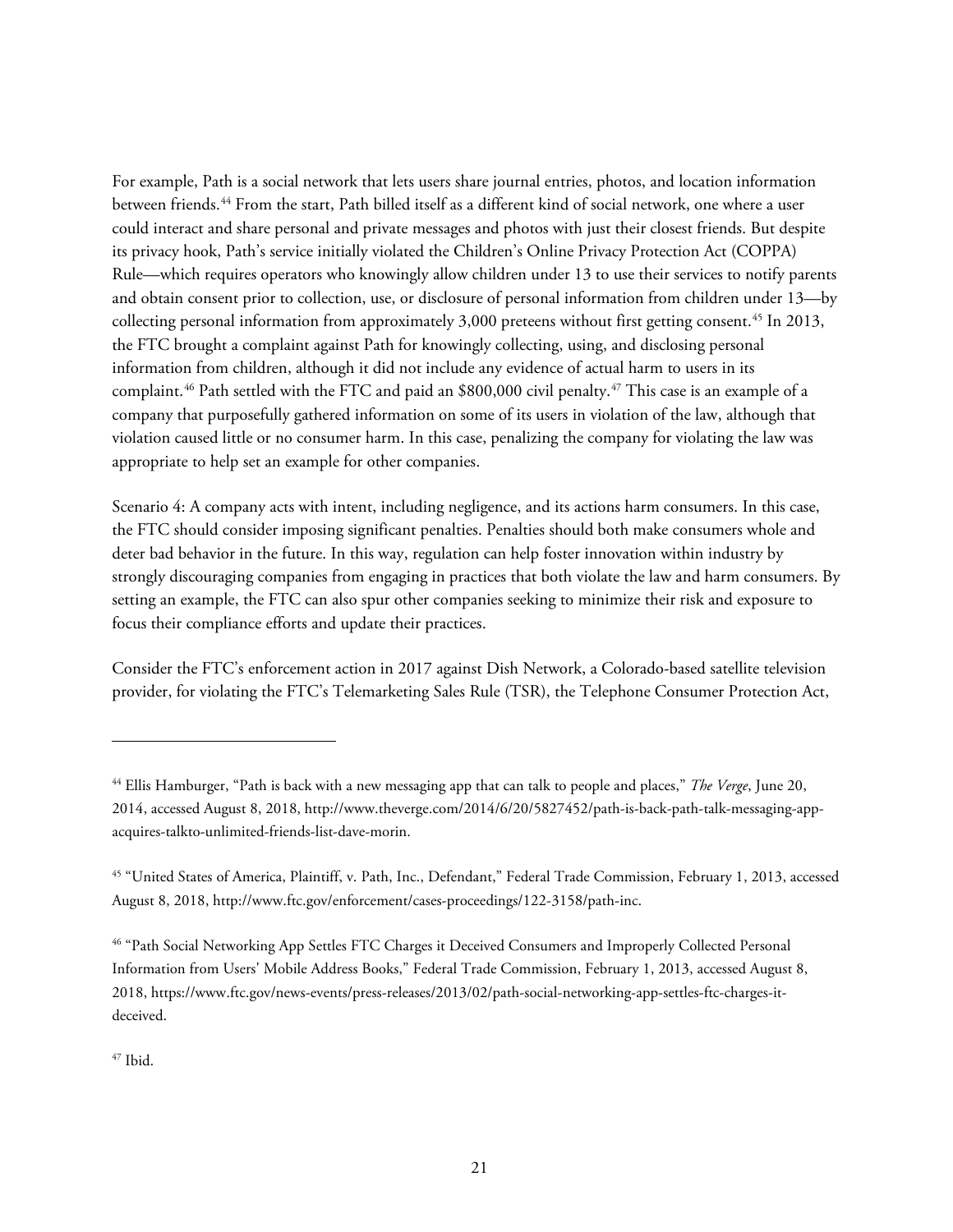and state law.[48](#page-21-0) The TSR is designed to improve consumer choice regarding telemarketing calls by creating the National Do Not Call (DNC) Registry, a database of phone numbers that consumers can add themselves to which indicates their preference not receive telemarketing calls.<sup>[49](#page-21-1)</sup> The court found that Dish initiated, or caused its telemarketers to initiate, telephone calls to phone numbers on the DNC Registry over 66 million times, in violation of the TSR.<sup>[50](#page-21-2)</sup> Indeed, telemarketers allegedly dialed a single consumer's phone number 15 times in 2010 and 2011, despite its inclusion on the DNC Registry.<sup>[51](#page-21-3)</sup> As a result, Dish received the largest civil penalty ever obtained for a violation of the FTC Act—\$168 million. This case is an example of a company that willfully violated the law and violated consumers clear choice to not receive telemarking calls. In this case, the FTC was right to seek an appropriately hefty penalty that both deters other companies from violating the TSR and ensures future compliance from Dish.

When weighing enforcement actions against companies, the FTC should consider several things. First, intentions matter. As companies, especially newer companies, race to innovate, mistakes will inevitably happen. If the FTC wants to foster innovation, it should ensure the punishment fits the crime. Moreover, consumers are better served by targeted rules and enforcement actions that address specific harms. If the FTC focuses on levying large fines and long-term consent decrees for actions that caused little to no harm, companies will focus less on releasing safe, useful products and services, and more on legal fees and internal audits. By following the framework discussed in these comments, the FTC can both protect consumer privacy and advance innovation.

<span id="page-21-0"></span><sup>&</sup>lt;sup>48</sup> "FTC and DOJ Case Results in Historic Decision Awarding \$280 Million in Civil Penalties against Dish Network and Strong Injunctive Relief for Do Not Call Violations," Federal Trade Commission, June 6, 2017, accessed August 14, 2018, [https://www.ftc.gov/news-events/press-releases/2017/06/ftc-doj-case-results-historic-decision-awarding-280](https://www.ftc.gov/news-events/press-releases/2017/06/ftc-doj-case-results-historic-decision-awarding-280-million-civil) [million-civil.](https://www.ftc.gov/news-events/press-releases/2017/06/ftc-doj-case-results-historic-decision-awarding-280-million-civil)

<span id="page-21-1"></span><sup>49</sup> "Q&A for Telemarketers & Sellers About DNC Provisions in TSR," Federal Trade Commission, August 2016, accessed August 14, 2018[, https://www.ftc.gov/tips-advice/business-center/guidance/qa-telemarketers-sellers-about-dnc](https://www.ftc.gov/tips-advice/business-center/guidance/qa-telemarketers-sellers-about-dnc-provisions-tsr)[provisions-tsr.](https://www.ftc.gov/tips-advice/business-center/guidance/qa-telemarketers-sellers-about-dnc-provisions-tsr)

<span id="page-21-2"></span><sup>50</sup> "FTC and DOJ Case Results in Historic Decision Awarding \$280 Million in Civil Penalties against Dish Network and Strong Injunctive Relief for Do Not Call Violations," Federal Trade Commission.

<span id="page-21-3"></span><sup>51</sup> "Are you owed \$1,200? Maybe, if you got a Dish Network telemarketing call," *CBS News*, May 7, 2018, accessed August 14, 2018[, https://www.cbsnews.com/news/dish-network-do-not-call-lawsuit-eligible-to-collect-1200-per-call/.](https://www.cbsnews.com/news/dish-network-do-not-call-lawsuit-eligible-to-collect-1200-per-call/)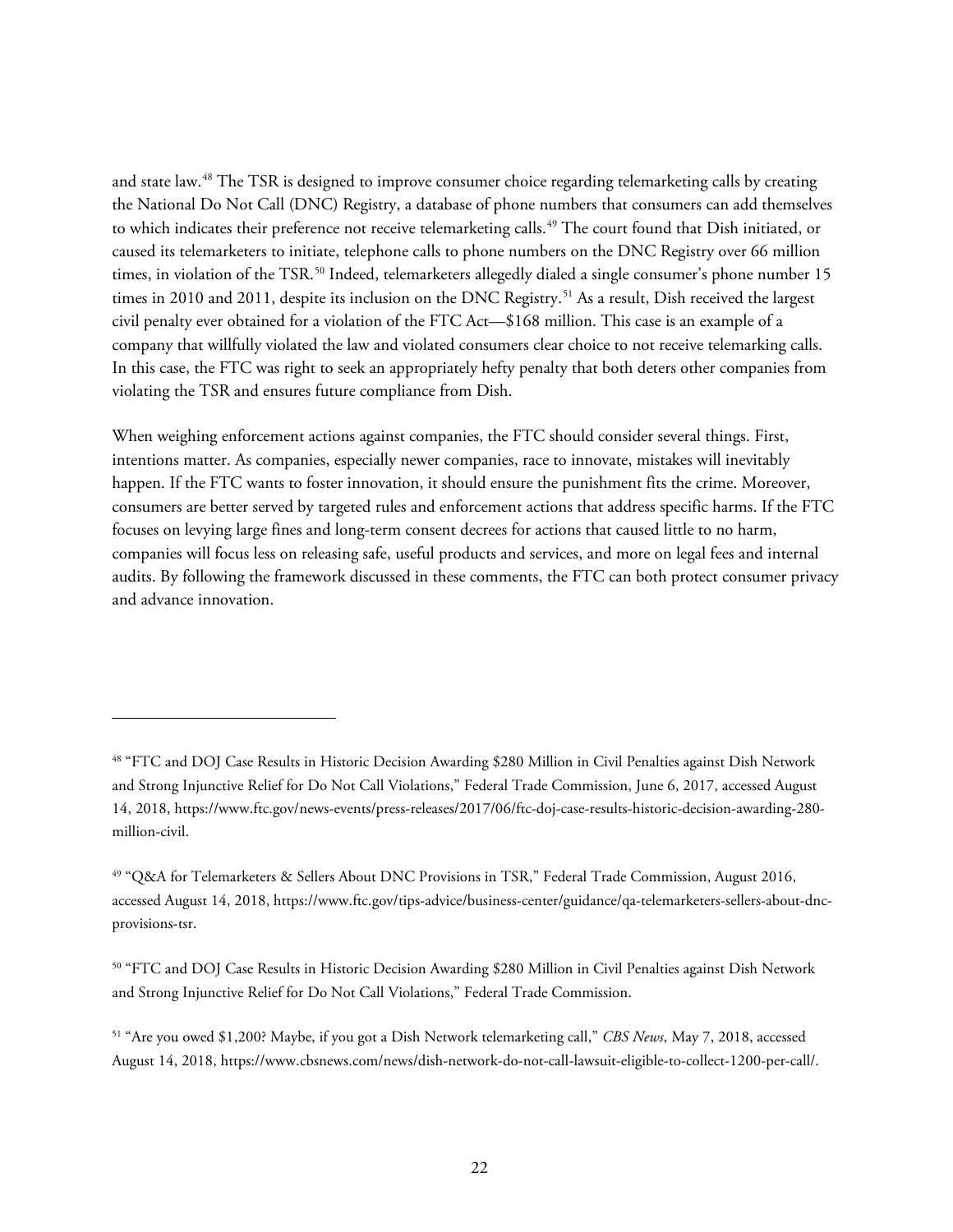#### **EVALUATING THE COMPETITIVE EFFECTS OF CORPORATE ACQUISITIONS AND MERGERS**

**Whether the doctrine of potential competition is sufficient to identify and analyze the competitive effects (if any) associated with the acquisition of a firm that may be a nascent competitive threat;**

## **The identification and evaluation of differentiated but potentially competing technologies, and of disruptive or generational changes in technology, and how such technologies affect competitive effects analysis**

These two questions raise several more specific questions that regulators must ask themselves before they make decisions on either general policy or the appropriate response to an alleged anticompetitive action or merger.

What is the appropriate antitrust framework to evaluate acquisitions of nascent technologies?

The general approach that agencies adopt toward nascent technologies can matter a lot. Regulators should by and large welcome new technologies and encourage their growth even if they raise complicated policy issues or challenge the current regulatory framework. In addition, regulators should try to understand the role and nature of new technologies, including the value they potentially deliver and whether multiple versions of similar technology are likely to appear. This will require an appropriate increase in agency resources devoted to keeping talented staff and continuously educating them about the impact of new technology and innovations.

Regulators also need to realize that smaller companies can sometimes have an advantage in developing new technologies because of their focus and specialization. Investors need a way to monetize successes and compensate for risk. Restricting the role of acquisitions may therefore lower the supply of innovation. One way for government to foster the internal growth of small innovators is to revisit some of the Sarbanes-Oxley restrictions enacted in 2002. Regulatory changes that make Initial Public Offerings (IPOs) easier can reduce the pressure to sell.

Even with reforms to IPO laws, many small companies will prefer to be acquired. Larger companies often have the resources needed to take an innovation to scale. A case in point was Google's acquisition of start-up mapping company Keyhole in 2004. Google's very deep pockets, coupled with a willingness of the Google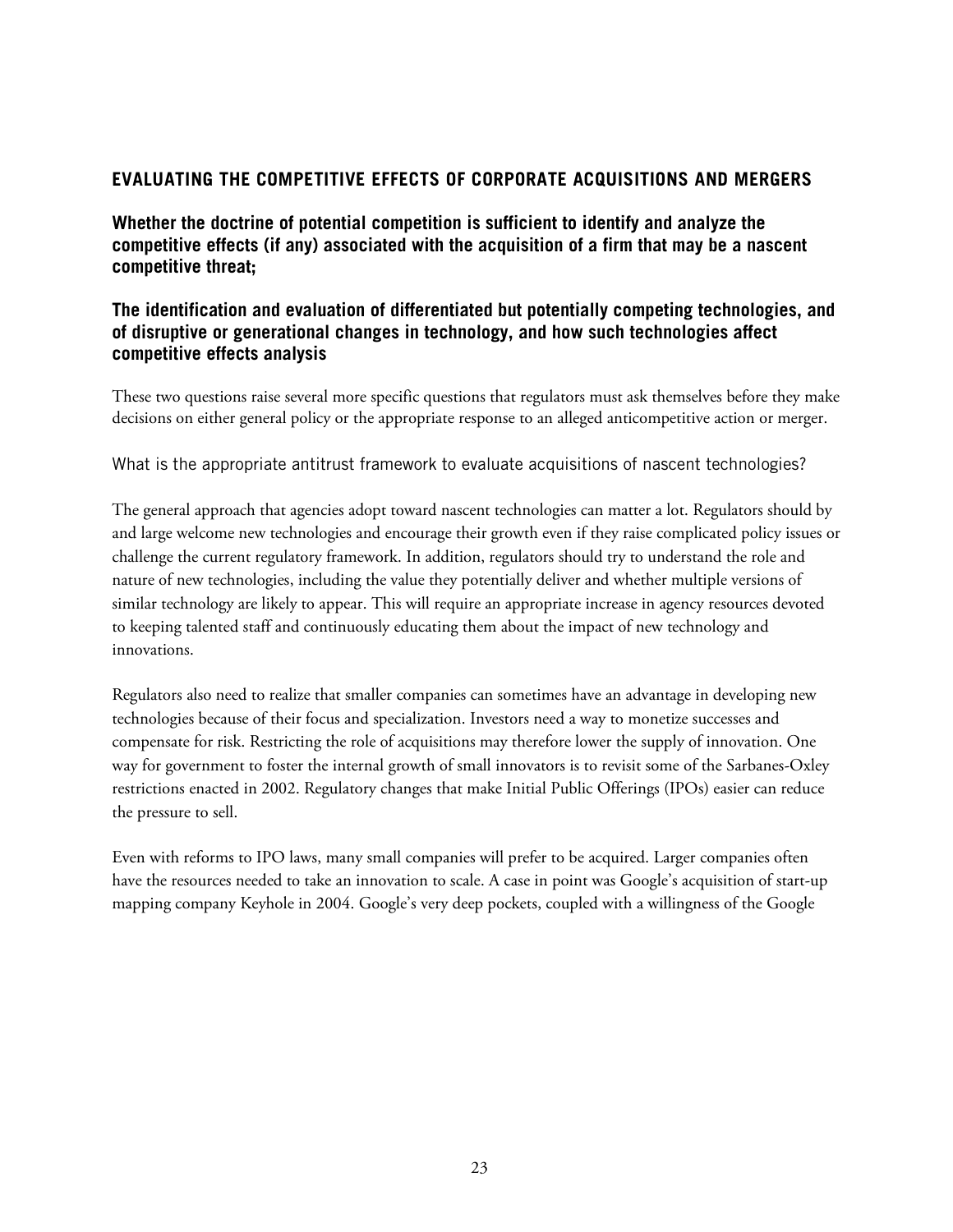founders to think boldly, let Keyhole—what became Google Maps—become orders of magnitude larger than anything the Keyhole founders imagined, all the while dropping the price to free.<sup>[52](#page-23-0)</sup>

Moreover, as Wesley Cohen and Steven Keppler found, in large firms the benefits of one innovation are spread out across more units and products, boosting overall R&D efficiency.<sup>[53](#page-23-1)</sup> Moreover, in some industries, such as pharmaceuticals and some internet industries, it is often not realistic to expect a new firm to grow internally. The ability to spend large sums on testing and distribution is vital. Platforms, which already benefit from network effects, may be especially suited to help new technology scale. But even firms in traditional industries can benefit from acquisitions, especially if they access larger distribution networks. A good nontechnical example is Coke's partnership and eventual purchase of the specialty drinks company Honest Tea. Coke vastly expanded the distribution of Honest Tea and gave its investors a profitable exit.

When evaluating mergers involving nascent technology, regulators should ask the following questions:

- 1. Whether the acquired firm desires to remain independent but is being pressured to sell by targeted competition. If owners of the small company genuinely believe that the acquisition represents their best opportunity for expanding a technology's use and maximizing the firm's value, regulators should be cautious about opposing it. On the other hand, if the firm has been the target of a focused effort to pressure owners to sell, regulators should take a closer look.
- 2. Whether the acquired firm has the resources to grow without being acquired. As mentioned, IPO reforms may be able to give firms a viable alternative to an acquisition without requiring a change in merger law. But unless nascent technology has an outlet to grow, it cannot have a large impact on markets and benefit consumers and economic growth.
- 3. Whether the acquirer is likely to use the new technology to enter a new market or stifle it in existing markets.
- 4. The degree to which users of the new technology must also use the acquirer's existing products in order to benefit from them. In the latter case, the potential for an anticompetitive effect is greater. In the former case, the acquiring firm's profits will depend on ensuring that the technology delivers significant benefits to users.

 $\overline{a}$ 

<span id="page-23-0"></span><sup>52</sup> Robert D. Atkinson, "Review of Never Lost Again: The Google Mapping Revolution That Sparked New Industries and Augmented Our Reality," New York Journal of Books, June 2018, https://www.nyjournalofbooks.com/bookreview/never-lost-again.

<span id="page-23-1"></span><sup>53</sup> Wesley M. Cohen and Steven Klepper, "A Reprise of Size and R & D," *Economic Journal* 106, no. 437 (July 1996): 948, http://www.jstor.org/stable/2235365.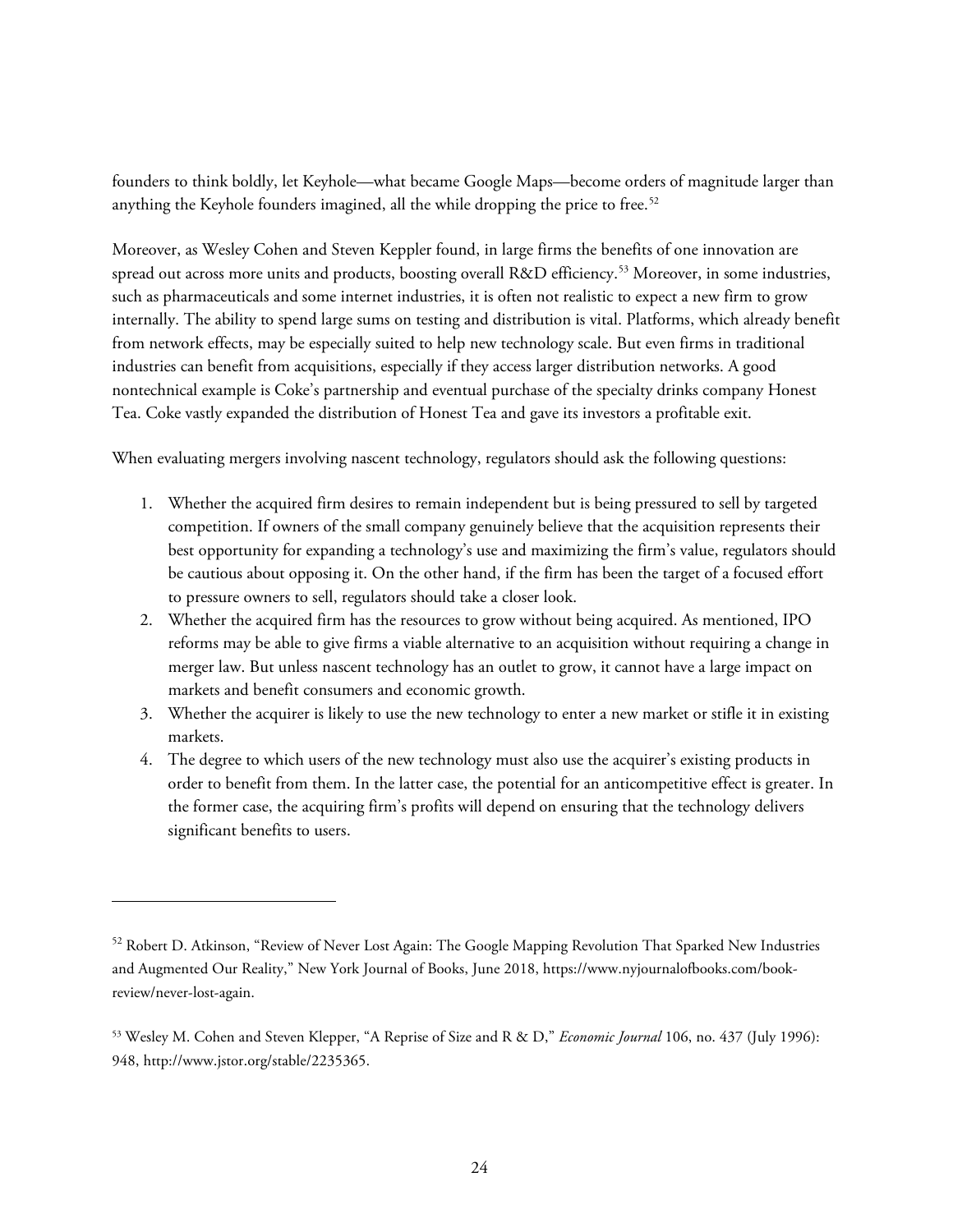How should the FTC evaluate whether a nascent technology is likely to develop into a competitive threat in dynamic, high-tech markets?

Determining the value of nascent technology is extremely difficult. One reason is that success can depend on the company's business model and competency even more than on the specific technology. Many companies have had great technology but lacked the insight and leadership to develop and market it. Regulators should engage in discussions with all parties, including those both supportive and opposed to a merger, to increase their understanding of the significance and likely future of new technology. Interviews with professional investors can also provide independent views about future outcomes.

Regulators can also look to see whether similar technologies are being developed elsewhere. The existence of similar technology is a sign that its introduction will be broad based rather than limited to one company. This raises fewer antitrust concerns since customers will have more sources to benefit from the technology. It also indicates that the technology is likely to have a significant impact on the market.

Other signs regarding the degree of competitive threat are the amount of patent protection (more protection means that other sources for the technology may not be quickly available) and the internal resources of the owner of the technology. Regulators also need to look at regulatory barriers to nascent technology, including at the state and local level. Regulation can often be a greater barrier to innovation than any alleged anticompetitive behavior. When appropriate, the Commission should attack these regulatory barriers to competition.

What is the appropriate evidentiary standard for potential competition and loss of innovation cases?

Antitrust law should remain focused on consumer benefit, innovation and economic efficiency. Using the consumer welfare test, regulators should have to explain by a preponderance of the evidence why a proposed merger will either 1) eliminate a potential challenger who is both likely to become a significant competitor and develop and scale the technology in question as well or better than the combined firm; or 2) give the buyer a significant technological advantage in a market where there is little competition and where this reduced competition is likely to be used reduce consumer welfare. This latter point requires accurate market definition, because in the case of free internet services, for example, the relevant market is advertising. These two factors would establish a rebuttable presumption that the merger should not go forward. The company should then get a chance to rebut the government's case.

The main standard should remain consumer welfare (or more broadly, innovation and economic efficiency). There is currently an active debate about whether antitrust law should also try to accomplish other objectives such as privacy and job protection and whether regulators should oppose consolidation even when it presents no harm to consumers. The policies of the last 30 years have resulted in a consensus about the proper role of antitrust policy in the economy. Debate will continue about exactly how to apply the consumer welfare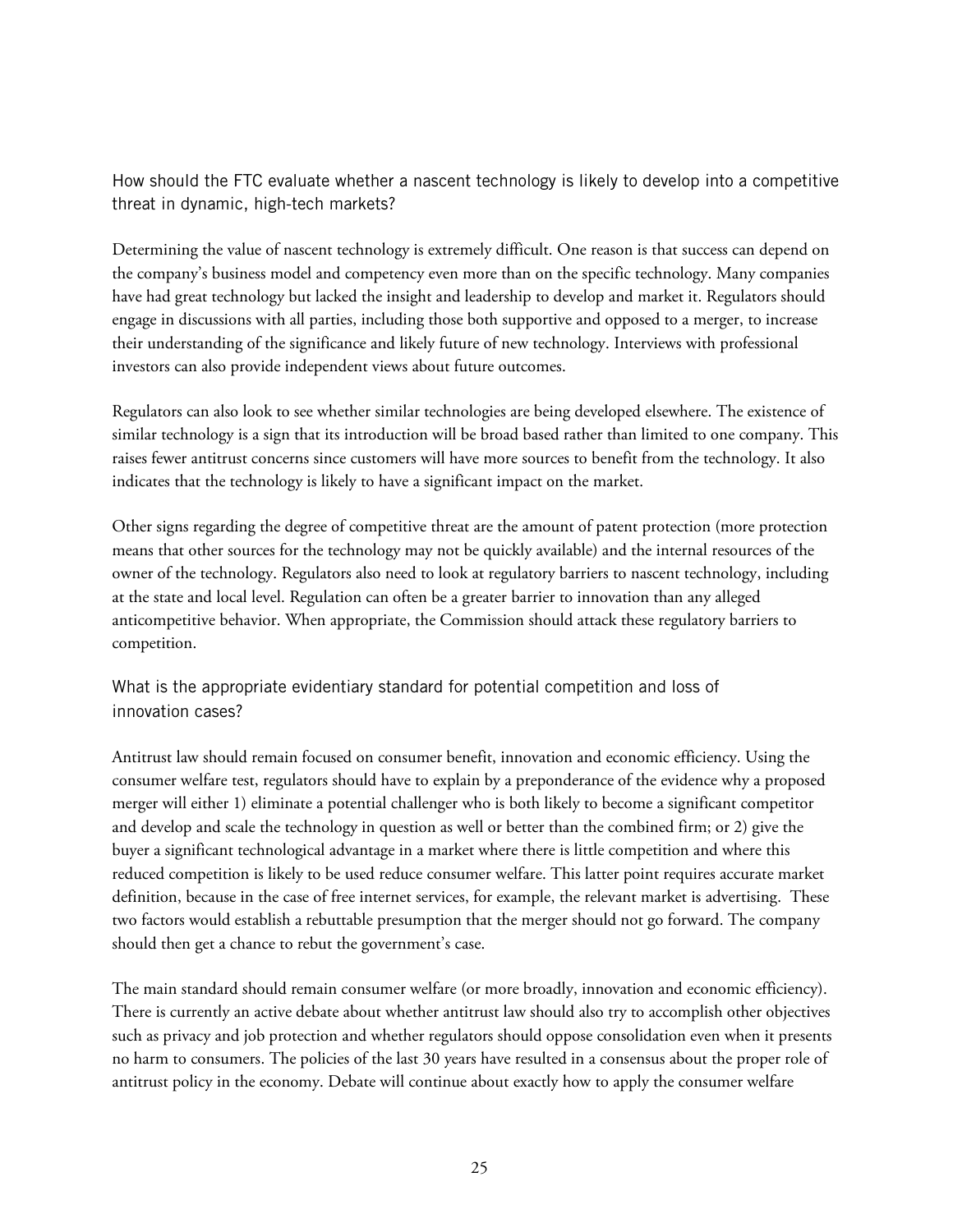standard and how to resolve difficult cases, but agencies should not throw out these accomplishments by introducing more uncertainty into how the law will be applied. Job loss and privacy in particular are not issues that should be included in competition policy. For the former, one major goal of competition is productivity growth. Mergers that result in greater productivity clearly boost economic growth and consumer welfare. Restricting business behavior, including mergers, because it might lead to job loss is to turn competition policy into a tool to restrict economic growth.

For the latter, privacy deserves no consideration in competition policy, including merger review. Privacy policy is already enforced by the FTC's Bureau of Consumer Protection. Moreover, if two firms with different privacy policies merge, the merged firm cannot apply the weaker, more permissive policy to all the data in the now combined firm, unless its policies already allows such a change or it obtains affirmative permission from its customers.

Regulators should also ask whether acquiring firms continuously invest in new technologies. Do they spend a high portion of value added on research and development (both with and without mergers)? Companies that focus heavily on innovation are unlikely to relapse into a stagnant defense of their existing market share. They are also more likely to maximize the social value of a nascent technology whether it is developed internally or is acquired through a merger. Another important variable is the degree to which the industry is susceptible to Schumpeterian competition. Is the potential for disruptive technological change high? If it is, companies that do not continuously seek to increase consumer value through innovation are likely to lose market share. Similarly, regulators should ask about the overall pace of technology in the industry. If it is high, then the impact of specific deals is likely to be less. The presence of constant innovation is usually more important than the level of short-term competition.

Mergers are more problematical if the acquisition of new technology enhances a company's presence in an existing, relatively mature market as opposed to boosting its competitiveness in a new market. Technology that lets a large company expand into new markets raises fewer problems because the company does not have a dominant position to protect and likely faces a number of challengers.

Should the Horizontal Merger Guidelines be revised to clarify potential/nascent competition analysis?

For most purposes the existing Guidelines are accurate. They represent consensus opinions rooted in decades of agency actions and court decisions. But updated Guidelines on specific issues, such as the role of nascent technology and innovative industries, can provide companies and courts with greater certainty about how the government will apply antitrust laws. This can increase the number of beneficial mergers and cut the number of bad ones. Guidelines also protect the agencies from outside pressure to challenge mergers that do not violate the guidelines.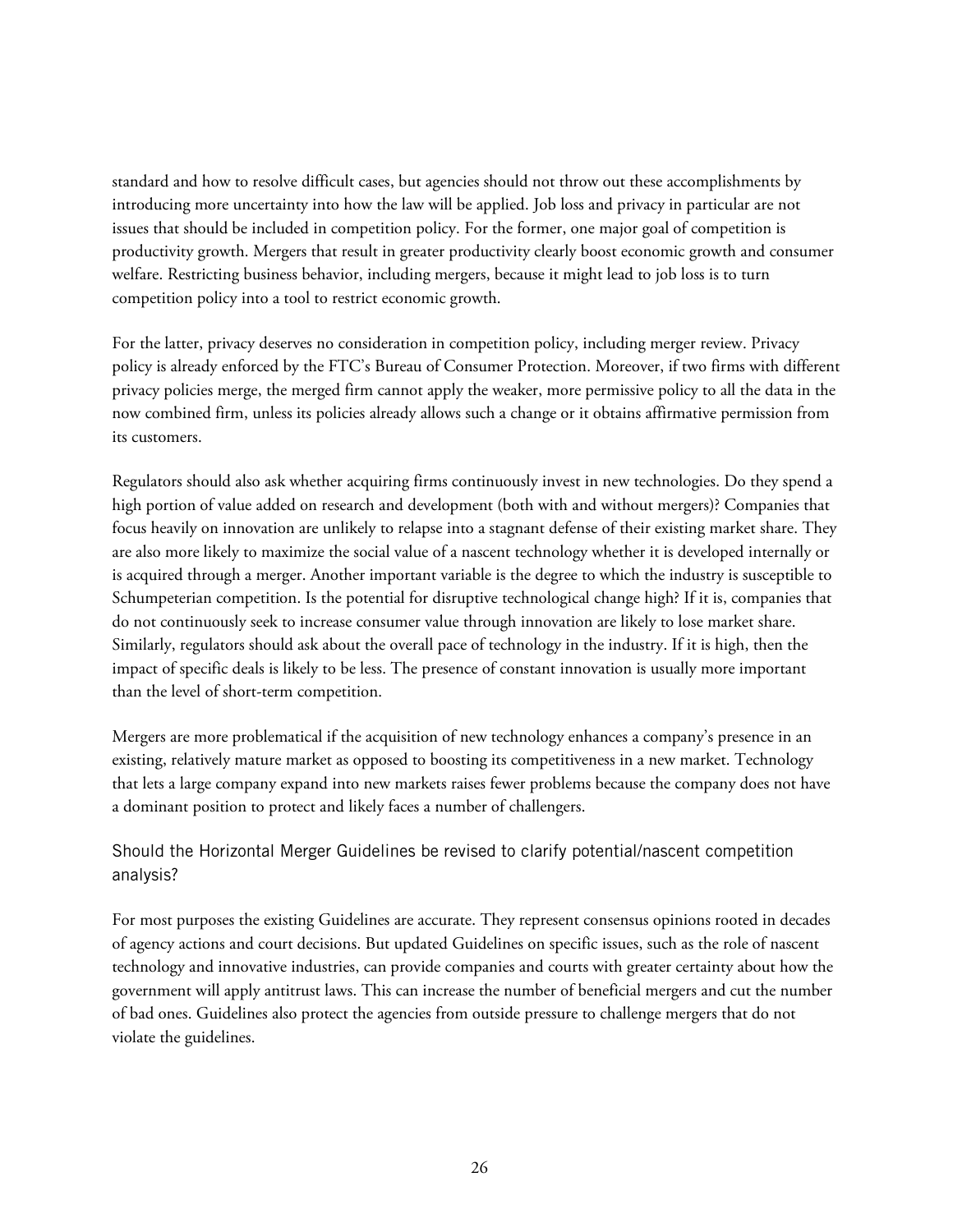Should data-driven dominance be factored into antitrust reviews of nascent technology acquisitions? If so, how?

Data should be looked at in antitrust cases. Like technology, an experienced workforce, physical capital and access to suppliers, it increasingly represents an important input into many markets. But before concluding that data gives a company an unfair competitive advantage, regulators should consider that:

- 1. The volume of data is often less important than the algorithms or business practices that derive value from it. As with nascent technologies, the mere possession of good data does not automatically result in market power or high profits. The data has to be used in a way that confers real value to users.
- 2. Large amounts of data are often available privately to any party that wants to buy it. The key constraint is translating the data into a competitive product.
- 3. Data often has a short shelf-life. Any market advantage it provides is temporary. Thus, companies that do not continuously offer the best services at the best prices will gradually lose market share.
- 4. Large amounts of data are often vital to the network effects and efficiencies of scale that maximize consumer value. Having more data increases social value. The tendency of many markets, including those dominated by platforms, is toward concentration. This is not due to anticompetitive actions. It is due to diminishing costs and increasing value as products capture a larger market share. Consumers are usually the main beneficiaries of this scale.
- 5. Data is nonrivalous. Sharing it with one party does not preclude a consumer from sharing it with others. And one party's use of data seldom infringes on another party's use of the same data.
- 6. Forced sharing of data raises important questions of consent and security. Moreover, the gathering and use of data needs to be protected by appropriate protections for intellectual property because without this the incentives to invest in data collection, development and innovation would be reduced.

# **THE CONSUMER WELFARE IMPLICATIONS ASSOCIATED WITH THE USE OF ALGORITHMIC DECISION TOOLS, ARTIFICIAL INTELLIGENCE, AND PREDICTIVE ANALYTICS**

Some people are concerned that algorithmic decision-making will result in racial bias, such as financial institutions denying loans on the basis of race. However, in many cases, because flawed algorithms hurt the company using them, businesses have strong incentives to not use biased algorithms and regulators are unlikely to need to intervene. For example, banks making loans would be motivated to ensure their algorithms are not biased because, by definition, errors such as granting a loan to someone who should not receive one, or not granting a loan to someone who is qualified, costs banks money. In addition, even if some companies do not have a financial incentive to avoid biased algorithms, existing laws that prohibit such discrimination, such as the Fair Credit Reporting Act and the Equal Credit Opportunity Act, still apply.

Another argument regarding the inadequacy of privacy laws to protect consumer welfare is that the collection of large amounts of data allows companies to discriminate against consumers, including practicing price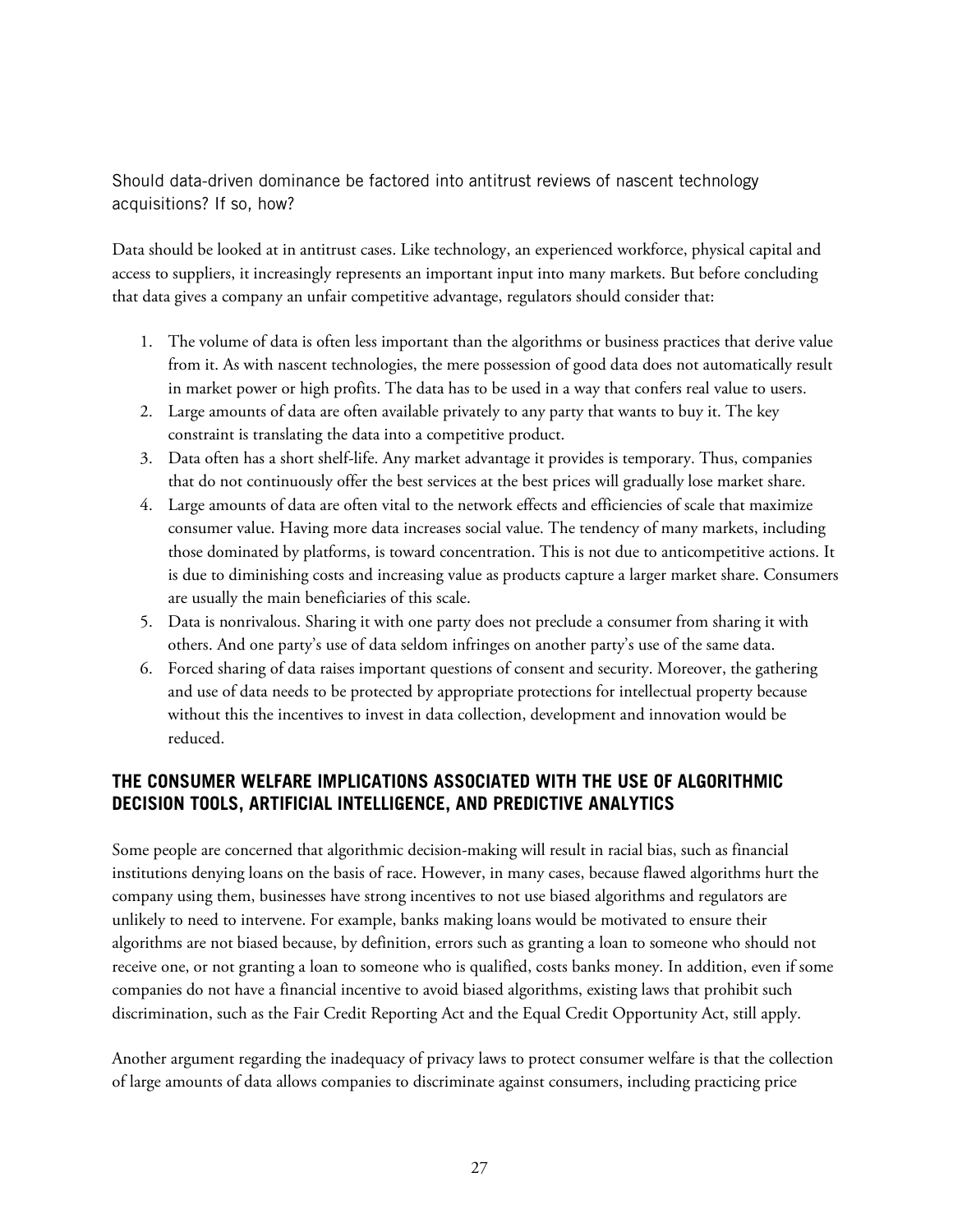discrimination, charging different consumers different prices depending upon the likelihood that they will buy a product.<sup>[54](#page-27-0)</sup>

Indeed, there is some evidence that companies are getting quite good at doing this.<sup>[55](#page-27-1)</sup> This is often combined with the worry that disadvantaged groups will end up paying higher prices. But there are two reasons why price discrimination might not be a bad thing. First, to the extent that a platform has market power and can only set one price, its incentive is to raise prices on everyone and decrease supply. This allows the company to capture more value from the product and lowers the total benefit to society. If the company can charge different prices to different users, this social loss is reduced. Some consumers might still pay higher prices, but buyers will not purchase a product unless it makes them better off. Second, the ability to charge different prices is not limited to raising prices. Companies also have an incentive to lower prices for consumers who are reluctant to purchase the good.<sup>[56](#page-27-2)</sup> This effect might actually be progressive. The company will charge a higher price to those users whose demand is inelastic. To the extent that lower-income consumers are more price responsive, they will benefit from price discrimination.<sup>[57](#page-27-3)</sup>

More broadly, the FTC should recognize that consumers as a whole are going to benefit from greater use of algorithms, particularly artificial intelligence (AI). Though there are concerns about the potential harms that could arise from the use of AI, such as AI exacerbating unconscious human bias, the proposals that have gained popularity among consumer advocates to address these harms would be at best largely ineffective and at worst cause more harm than good. The two most popular ideas—requiring companies to disclose the source code to their algorithms and explain how they make decisions—would cause more harm than good by regulating the business models and the inner workings of the algorithms of companies using AI, rather than holding these companies accountable for outcomes.

<span id="page-27-0"></span><sup>54</sup> Nathan Newman, "The Costs of Lost Privacy: Consumer Harm and Rising Economic Inequality in the Age of Google," William Mitchell Law Review 40, no. 2 (2014),

http://open.mitchellhamline.edu/cgi/viewcontent.cgi?article=1568&context=wmlr.

<span id="page-27-1"></span><sup>55</sup> Burton G. Malkiel, "The Invisible Digital Hand," The Wall Street Journal, updated November 28, 2016, http://www.wsj.com/articles/the-invisible-digital-hand-1479168252

<span id="page-27-2"></span><sup>56</sup> Manne and Sperry, "The Problems and Perils of Bootstrapping Privacy and Data Into an Antitrust Framework," 7. "It is inconsistent with basic economic logic to suggest that a business relying on metrics would want to serve only those who can pay more by charging them a lower price, while charging those who cannot afford it a larger one."

<span id="page-27-3"></span><sup>57</sup> The White House, Big Data and Differential Pricing (Washington, DC: The White House, February 2015), 17, https://obamawhitehouse.archives.gov/sites/default/files/whitehouse\_files/docs/Big\_Data\_Report\_None mbargo\_v2.pdf.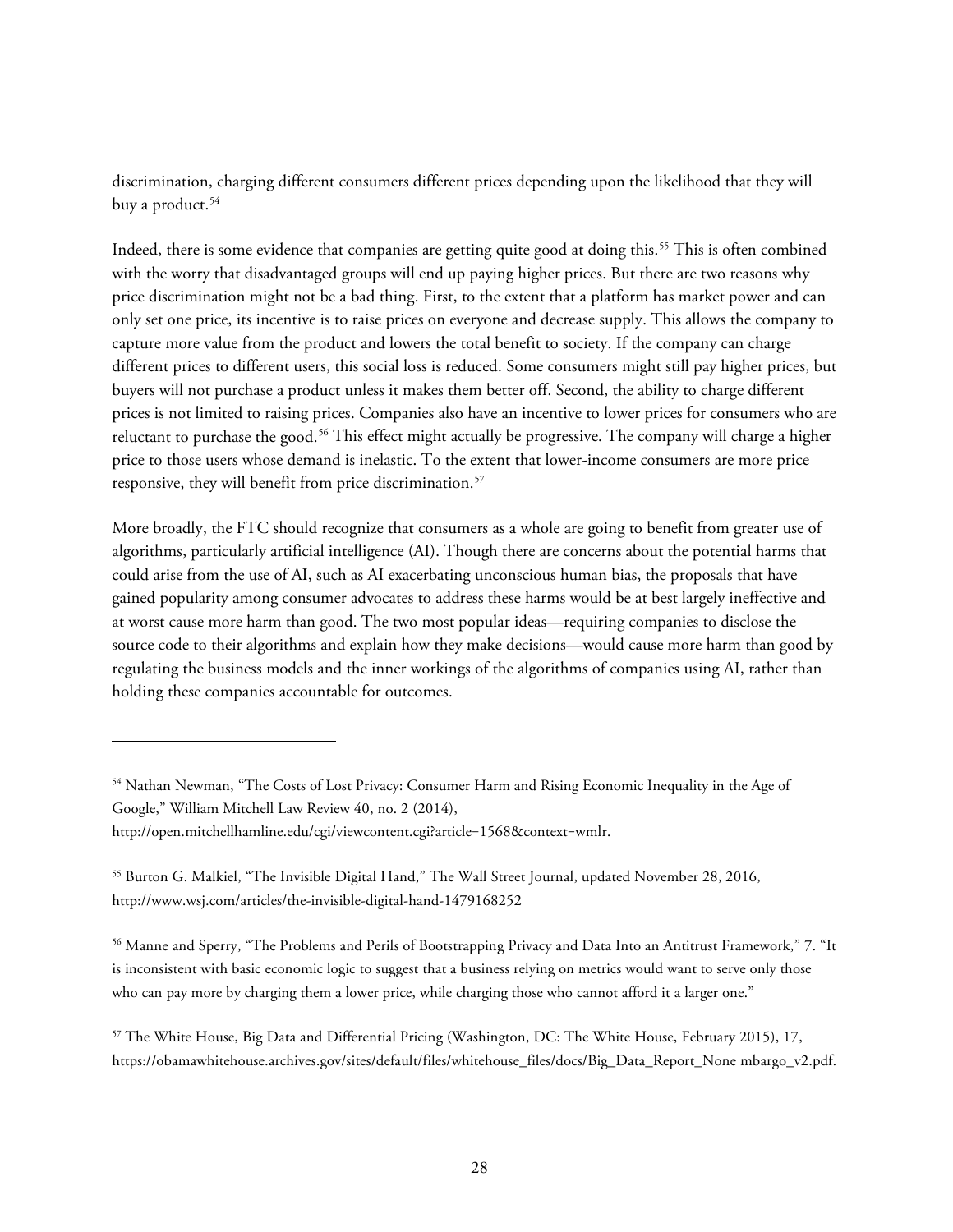The first idea— "algorithmic transparency"—would require companies to disclose the source code and data used in their AI systems. Beyond its simplicity, this idea lacks any real merits as a wide-scale solution. Many AI systems are too complex to fully understand by looking at source code alone. Some AI systems rely on millions of data points and thousands of lines of code, and decision models can change over time as they encounter new data. It is unrealistic to expect even the most motivated, resource-flush regulators or concerned citizens to be able to spot all potential malfeasance when that system's developers may be unable to do so either.<sup>[58](#page-28-0)</sup>

Additionally, not all companies have an open-source business model. Requiring them to disclose their source code reduces their incentive to invest in developing new algorithms, because it invites competitors to copy them. Bad actors in China, which is fiercely competing with the United States for AI dominance but routinely flouts intellectual property rights, would likely use transparency requirements to steal source code.<sup>[59](#page-28-1)</sup>

The other idea—"algorithmic explainability"—would require companies to explain to consumers how their algorithms make decisions. The problem with this proposal is that there is often an inescapable trade-off between explainability and accuracy in AI systems. An algorithm's accuracy typically scales with its complexity, so the more complex an algorithm is, the more difficult it is to explain. While this could change in the future as research into explainable AI matures—DARPA devoted \$75 million in 2017 to this problem—for now, requirements for explainability would come at the cost of accuracy.[60](#page-28-2) This is enormously dangerous. With autonomous vehicles, for example, is it more important to be able to explain an accident or avoid one? The cases where explanations are more important than accuracy are rare.

Fortunately, regulators have an alternative to these flawed approaches. Instead of pursuing heavy-handed regulations or ignoring these risks, they should adopt the tried-and-true approach of emphasizing light-touch regulation, with tailored rules for certain regulated sectors that fosters the growth of the algorithmic economy while minimizing potential harms. The challenge for regulators stems from the fact that innovation, by its very nature, involves risks and mistakes—the very things regulators inherently want to avoid. Yet, from a societal perspective, there is a significant difference between mistakes that harm consumers due to maleficence, negligence, willful neglect, or ineptitude on the part of the company, and those that harm

<span id="page-28-0"></span><sup>58</sup> Will Knight, "The Dark Secret at the Heart of AI," *MIT Technology Review*, April 11, 2017, https://www.technologyreview.com/s/604087/the-dark-secret-at-the-heart-of-ai/.

<span id="page-28-1"></span><sup>59</sup> Joe Uchill, "China Broke Hacking Pact Before New Tariff Fight," *Axios*, April 10, 2018, [https://www.axios.com/china-broke-hacking-pact-before-new-tariff-tiff-d19f5604-f9ce-458a-a50a-2f906c8f12ab.html.](https://www.axios.com/china-broke-hacking-pact-before-new-tariff-tiff-d19f5604-f9ce-458a-a50a-2f906c8f12ab.html)

<span id="page-28-2"></span><sup>60</sup> Cliff Kuang, "Can A.I. Be Taught to Explain Itself?," *New York Times Magazine*, November 21, 2018, [https://www.nytimes.com/2017/11/21/magazine/can-ai-be-taught-to-explain-itself.html.](https://www.nytimes.com/2017/11/21/magazine/can-ai-be-taught-to-explain-itself.html)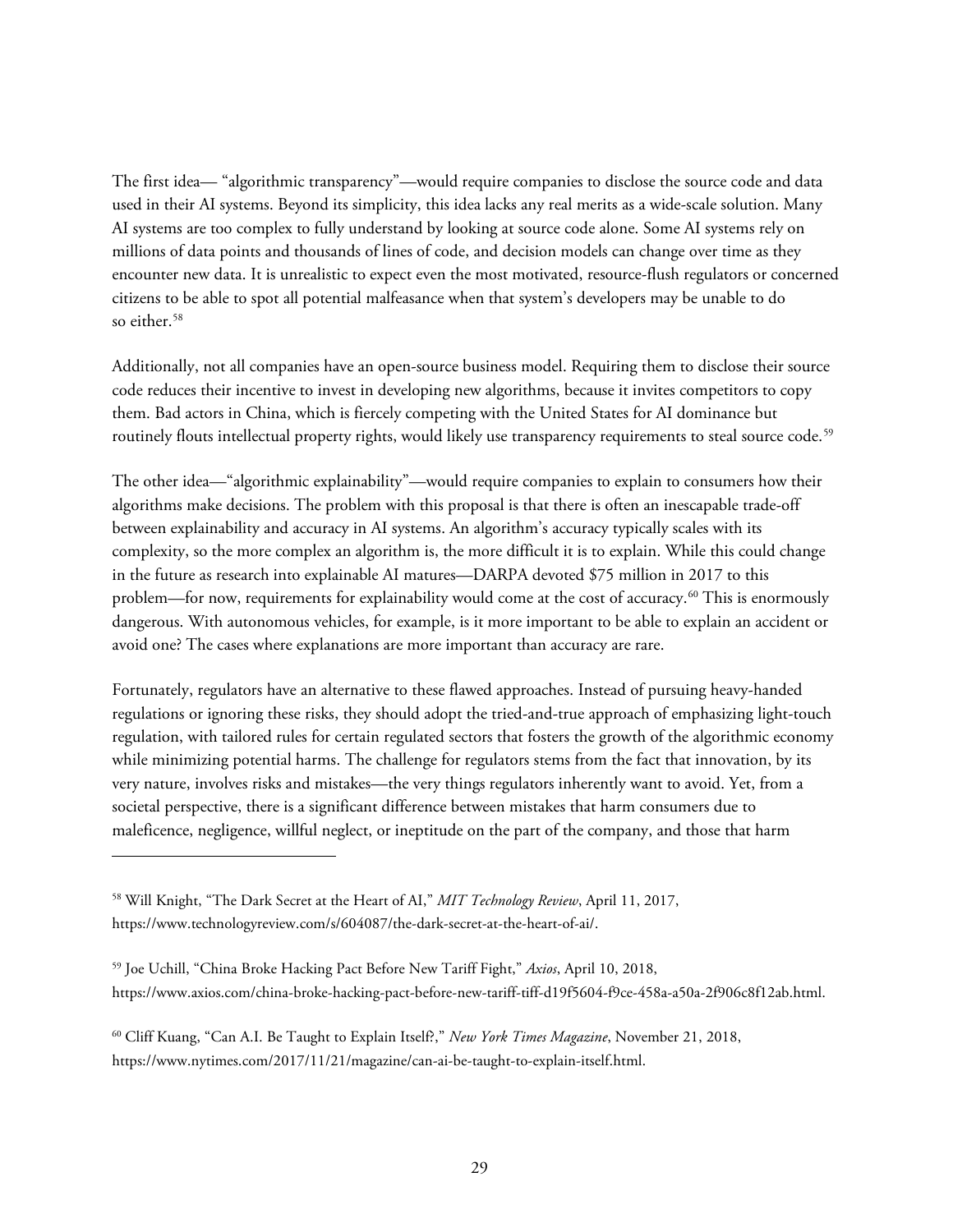consumers as a result of a company striving to innovate and benefit society. Likewise, there should be a distinction between a company's actions that violate regulations and cause significant harm to consumers or competitors, and those that cause little or no harm. If regulators apply the same kind of blanket penalties regardless of intent or harm, the result will be less innovation.<sup>[61](#page-29-0)</sup>

To achieve a balance, regulators should take a harms-based approach to protecting individuals, using a sliding scale of enforcement actions against companies that cause harm through their use of algorithms, with unintentional and harmless actions eliciting little or no penalty while intentional and harmful actions are punished more severely. Regulators should focus their oversight on operators, the parties responsible for deploying algorithms, rather than developers, because operators make the most important decisions about how their algorithms impact society.

This oversight should be built around algorithmic accountability—the principle that an algorithmic system should employ a variety of controls to ensure the operator can verify algorithms work in accordance with its intentions and identify and rectify harmful outcomes. When an algorithm causes harm, regulators should use the principle of algorithmic accountability to evaluate whether the operator can demonstrate that, in deploying the algorithm, the operator was not acting with intent to harm or with negligence, and to determine if an operator acted responsibly in its efforts to minimize harms from the use of its algorithm. This assessment should guide their determination of whether, and to what degree, the algorithm's operator should be sanctioned. Defining algorithmic accountability in this way also gives operators an incentive to protect consumers from harm and the flexibility to manage their regulatory risk exposure without hampering their ability to innovate.

This approach would effectively guard against algorithms producing harmful outcomes, without subjecting the public- and private-sector organizations that use the algorithms to overly burdensome regulations that limit the benefits algorithms can offer.

Sincerely,

1

Rob Atkinson President, Information Technology and Innovation Foundation

Daniel Castro Vice President, Information Technology and Innovation Foundation

<span id="page-29-0"></span><sup>61</sup> Daniel Castro and Alan McQuinn, "How and When Regulators Should Intervene," (Information Technology and Innovation Foundation, February 2016), http://www2.itif.org/2015-how-when-regulators-intervene.pdf.